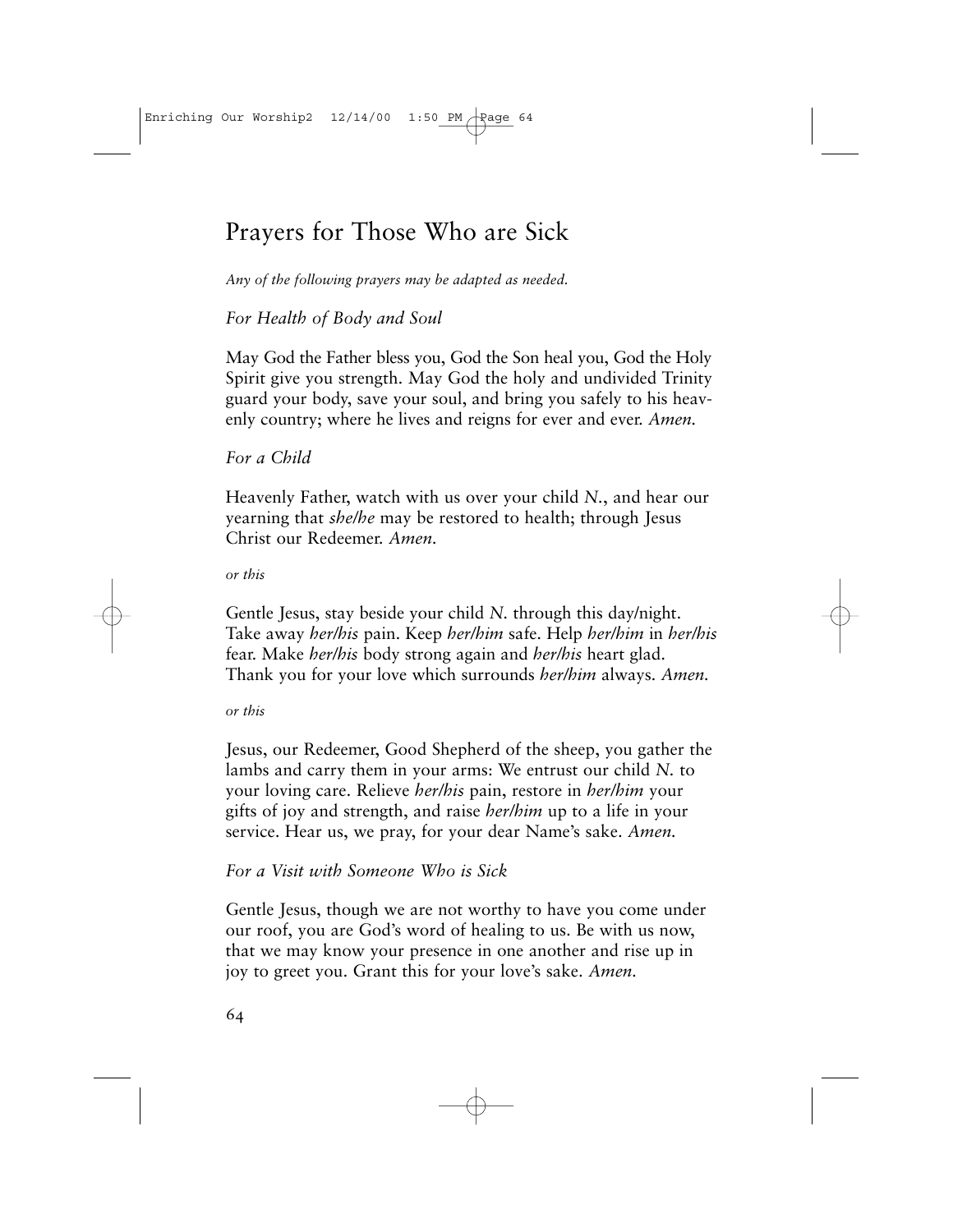## *For Release*

Blessed Jesus, Living Water, Solid Rock: Uphold your child *N.*; loose the fetters of sickness, break *her/his* yoke of pain, and from this land of affliction, lead *her/him* home. *Amen.*

## *For People with Diseases for Which There is No Cure*

Loving God, your heart overflows with compassion for your whole creation. Pour out your Spirit on all persons living with illness for which we have no cure, as well as their families and loved ones. Help them to know that you claim them as your own, deliver them from fear and pain, and send your archangel Raphael to minister to their needs; for the sake of Jesus Christ, our Savior. *Amen.*

## *For Those Who are Unconscious*

Merciful God, in your love and wisdom you know the needs and fears of your people before we can name them. Grant that *N.* and we who watch with *her/him* may be enabled to surrender all *her/his* cares to you, as you care for *her/him*. Give *her/him* peace of mind and unshakable trust in you; through Jesus Christ our Redeemer. *Amen.*

## *For the Dying*

Blessed Jesus, in your last agony you commended your spirit to your Father. We seek your mercy for *N.*, and all who are dying. May death become for them, as it was for you, a birth to everlasting life. Receive those whom we commend to you with the blessed assurance that whether we wake or sleep, we remain with you, one God, for ever. *Amen.*

## *For Those Who Mourn*

Merciful God, whose Son Jesus wept at the death of Lazarus: look with compassion on all who are bound by sorrow and pain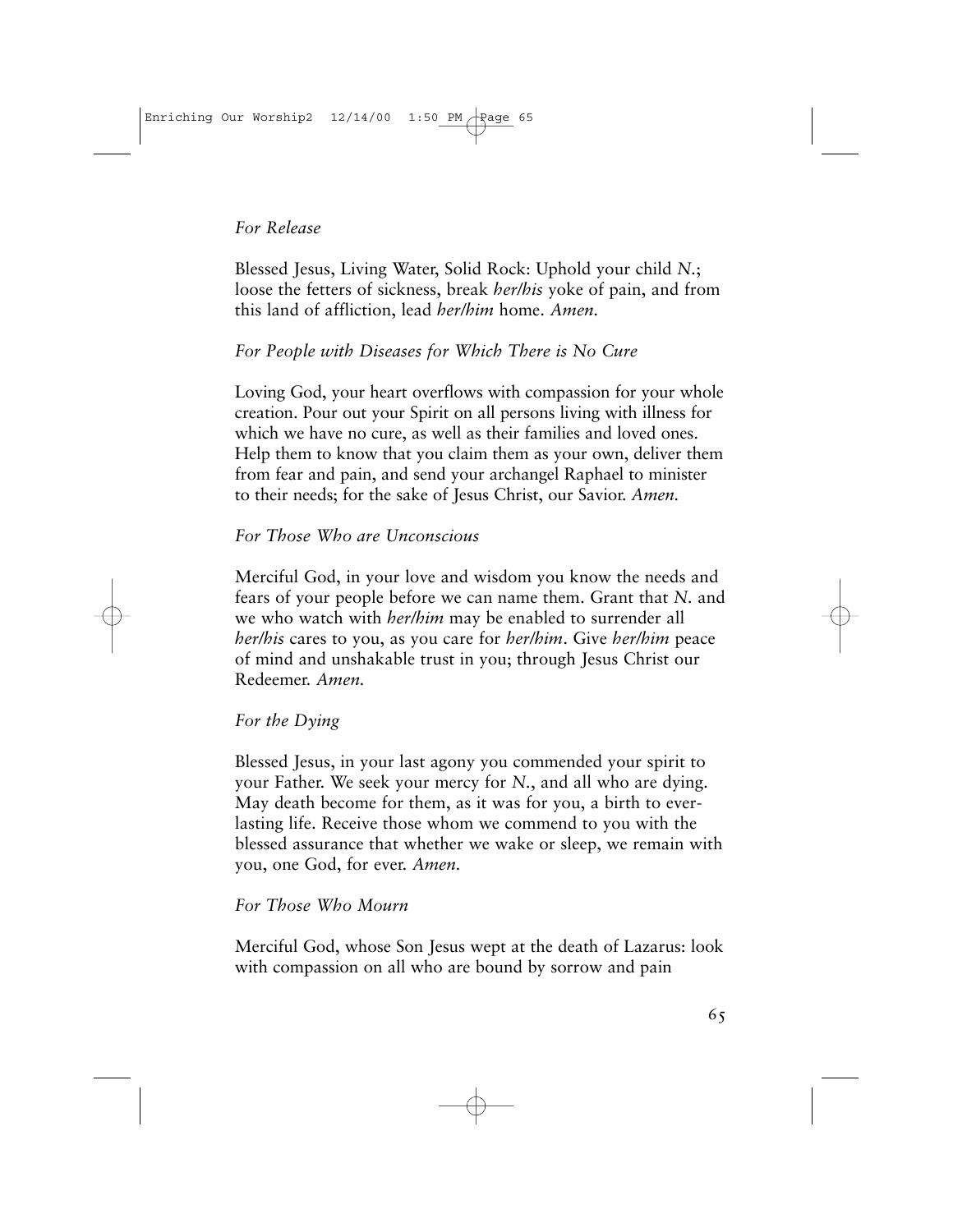through the death of *N.* (*or* a loved one). Comfort them, grant them the conviction that all things work together for good to those who love you, and help them to find sure trust and confidence in your resurrection power; through Jesus Christ our deliverer. *Amen.*

#### *For a Poor Prognosis*

In your tender mercies O God, remember, *N.* who [*expects/has just received*] a grave diagnosis. Help *her/him* to trust in your goodness and believe that after a time of trial *she/he* shall be established on the firm foundation of your deliverance. *Amen.*

## *In the Evening*

Keep watch, dear Lord, with those who work, or watch, or weep this night, and give your angels charge over those who sleep. Tend the sick, Lord Christ; give rest to the weary, bless the dying, soothe the suffering, pity the afflicted, shield the joyous; and all for your love's sake. *Amen.*

#### *For a Person Who is Sick*

God of all comfort, our very present help in trouble: be near to *N.* for whom our prayers are offered. Look on *her/him* with the eyes of your mercy; comfort *her/him* with a sense of your presence; preserve *her/him* from the enemy; and give *her/him* patience in *her/his* affliction. Restore *her/him* to health, and lead *her/him* to your eternal glory; through Jesus Christ our Lord. *Amen.*

## *For Protection*

Christ, light of light, brightness indescribable, the Wisdom, power and glory of God, the Word made flesh: you overcame the forces of Satan, redeemed the world, then ascended again to the Father. Grant *N.*, we pray, in this tarnished world, the shining of your splendor. Send your Archangel Michael to defend *her/him*, to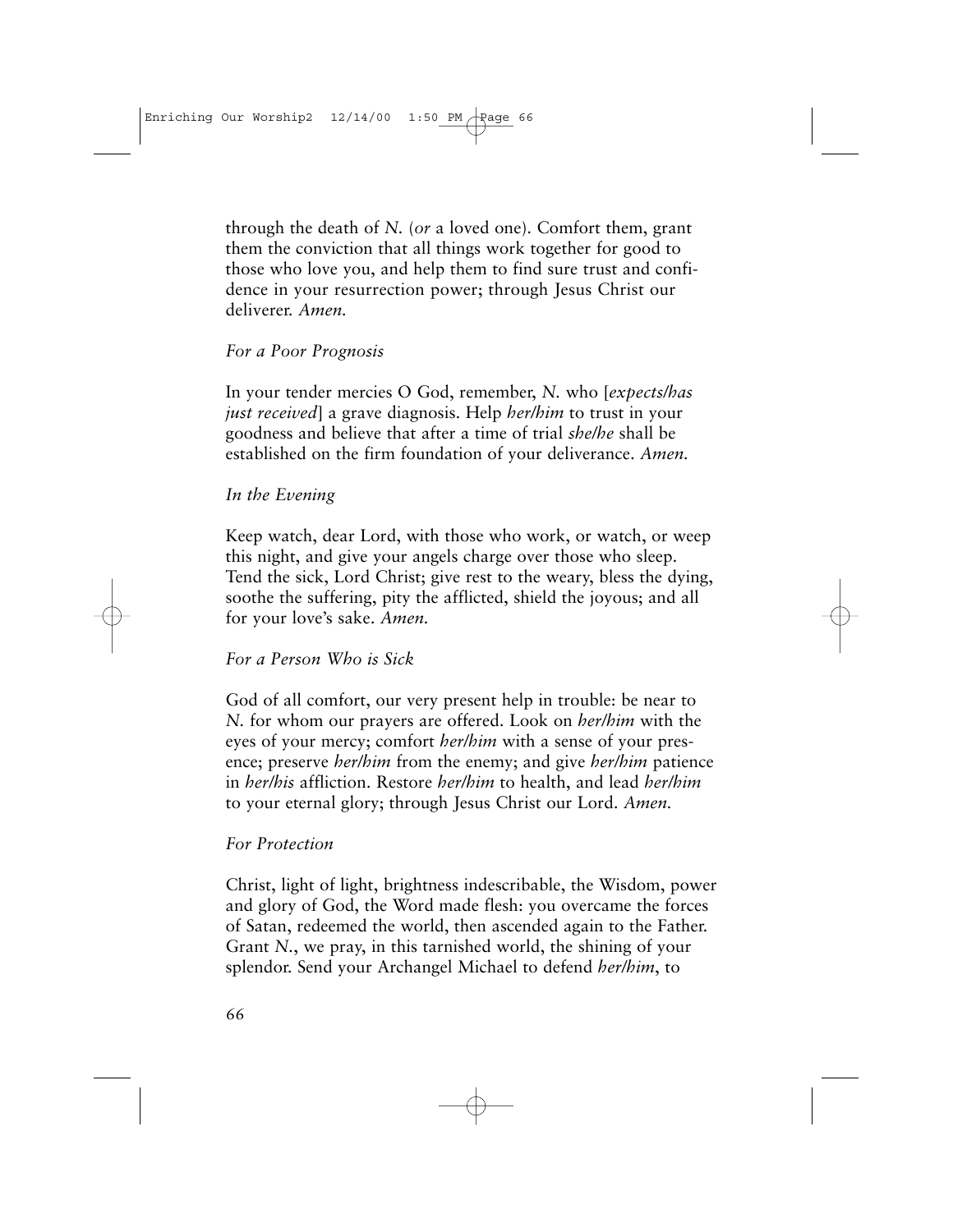guard *her/his* going out and coming in, and to bring *her/him* safely to your presence, where you reign in the one holy and undivided Trinity, to ages of ages. *Amen.*

## *For One Suffering from Mental Distress*

Blessed Jesus, in the comfort of your love, we lay before you the memories that haunt *N.*, the anxieties that perplex *her/him*, the despair that frightens *her/him*, and *her/his* frustration at *her/his* inability to think clearly. Help *her/him* to discover your forgiveness in *her/his* memories and know your peace in *her/his* distress. Touch *her/him*, O Lord, and fill *her/him* with your light and your hope. *Amen.*

#### *For Recovery from Sickness*

God, the strength of the weak and the comfort of those who suffer: Hear *our* prayers and grant *N.* the power of your grace, that *her/his* sickness may be turned into health, and *our* sorrow into joy; for Jesus Christ's sake. *Amen.*

*or this*

Spirit of all healing, visit your child *N.*; in your power, renew health within *her/him* and raise *her/him* up in joy, according to your loving-kindness, for which we give thanks and praise; through Jesus Christ our Savior. *Amen.*

#### *For Strength and Confidence*

Gracious God, only source of life and health: Help, comfort, and relieve [*N.*], and give your power of healing to those who minister to *her/his* needs; that *her/his* weakness may be turned to strength and confidence in your loving care; for the sake of Jesus Christ. *Amen.*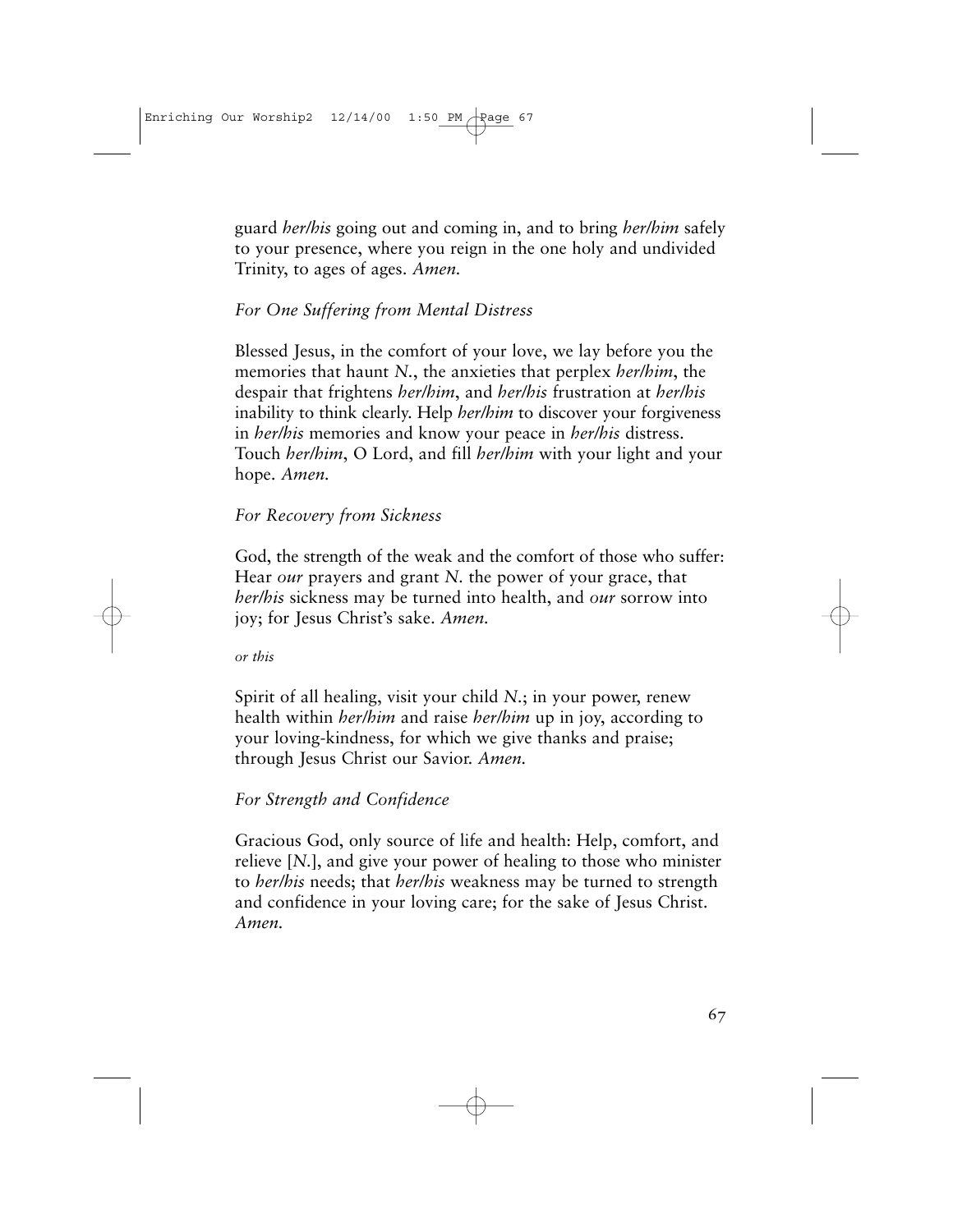#### *For the Sleepless*

Holy and Blessed One, shine on *N.*, who lies sleepless. Illumine *her/his spirit* and give *her/him* rest in you, so that *she/he* may recognize you as the true God who brings us out of darkness into our eternal light*. Amen.*

#### *For Rest*

O God our refuge and strength: in this place of unrelenting light and noise, enfold *N.* in your holy darkness and silence, that *she/he* may rest secure under the shadow of your wings. *Amen.*

## *For the Sanctification of Illness*

Sanctify, O Lord, the sickness of your servant *N.,* that the sense of *his* weakness may add strength to *his* faith and seriousness to *his* repentance; and grant that *he* may live with you in everlasting life; through Jesus Christ our Lord. *Amen.*

#### *Before an Operation*

Loving God, we pray that you will comfort *N.* in *her/his* suffering, lend skill to the hands of *her/his* healers, and bless the means used for *her/his* cure. Give *her/him* such confidence in the power of your grace, that even when *she/he* is afraid, *she/he* may put *her/his* whole trust in you; through our Savior Jesus Christ. *Amen.*

#### *For an Extended Course of Treatment*

Strengthen your servant *N.*, O God, to go where *she/he* has to go and bear what *she/he* has to bear; that, accepting your healing gifts at the hands of surgeons, nurses, and technicians, *she/he* may be restored to wholeness with a thankful heart; through Jesus Christ our Savior. *Amen.*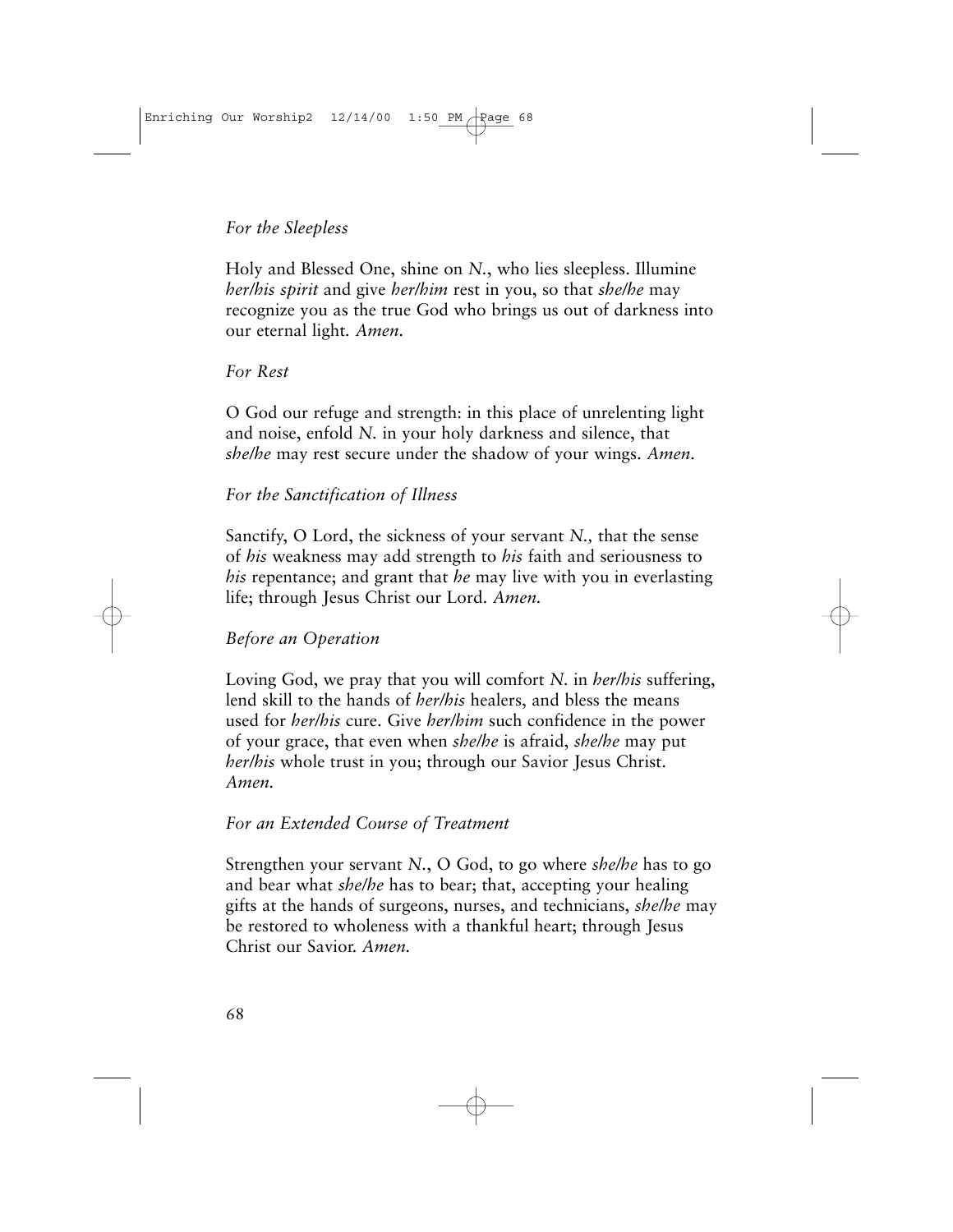## *For Survivors of Abuse and Violence*

Holy One, you do not distance yourself from the pain of your people, but in Jesus bear that pain with us and bless all who suffer at others' hands. Hallow our flesh and all creation; with your cleansing love bring healing and strength to *N.*; and by your justice, lift *her/him* up, that in the body you have given *her/him*, *she/he* may again rejoice. In Jesus' name we pray. *Amen.*

#### *In Times of Personal Distress*

Lord Christ, you came into the world as one of us, and suffered as we do. As we go through the trials of life, help us to realize that you are with us at all times and in all things; that we have no secrets from you; and that your loving grace enfolds us for eternity. In the security of your embrace we pray. *Amen.*

## *Thanksgiving for Recovery*

God, your loving-kindness never fails, and your mercies are new every morning. We thank you for giving *N.* relief from pain and hope of health renewed. Continue the good work begun in *her/him*; that increasing daily in wholeness and strength, *she/he* may rejoice in your goodness and so order *her/his* life always to think and do that which pleases you; through Jesus Christ our Redeemer. *Amen.*

## *For Those Who Fear Losing Hope*

Loving God, inspire by your Holy Spirit those who are afraid of losing hope, especially *N.* for whom we now pray. Give *her/him* a fresh vision of your love, that *she/he* may find again what *she/he* fears *she/he* has lost. Grant *her/him* your powerful deliverance; through the One who makes all things new, Jesus Christ our Redeemer. *Amen.*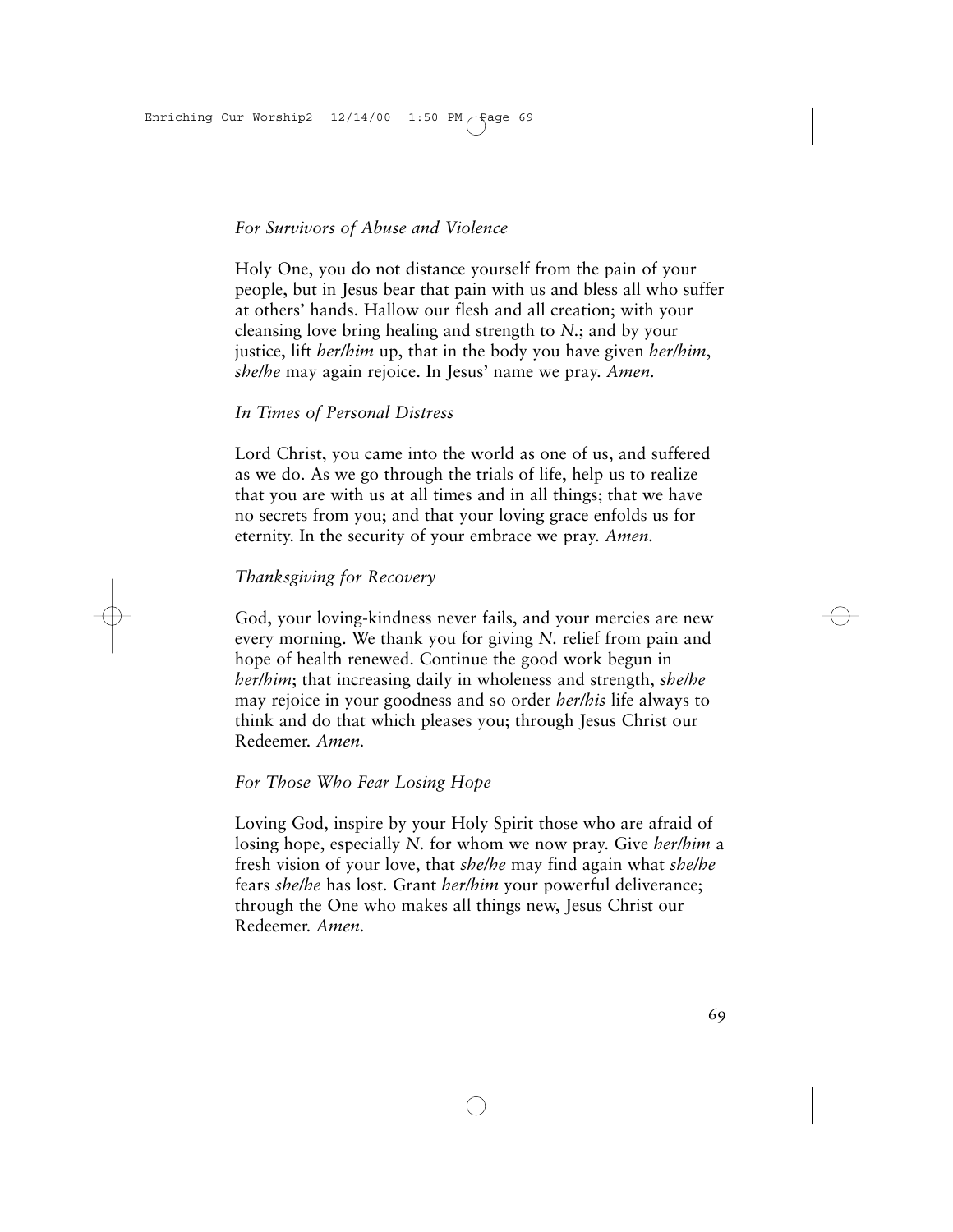#### *For Those Who are Developmentally Disabled*

Giver of all grace, we pray your peace, which passes all understanding, for those who are developmentally disabled. Grant that they may always be sustained in love, their gifts honored, and their difficulties understood, that none may add to their troubles. We ask this in the name of the one who comforted those who were troubled in mind, Jesus our Savior. *Amen.*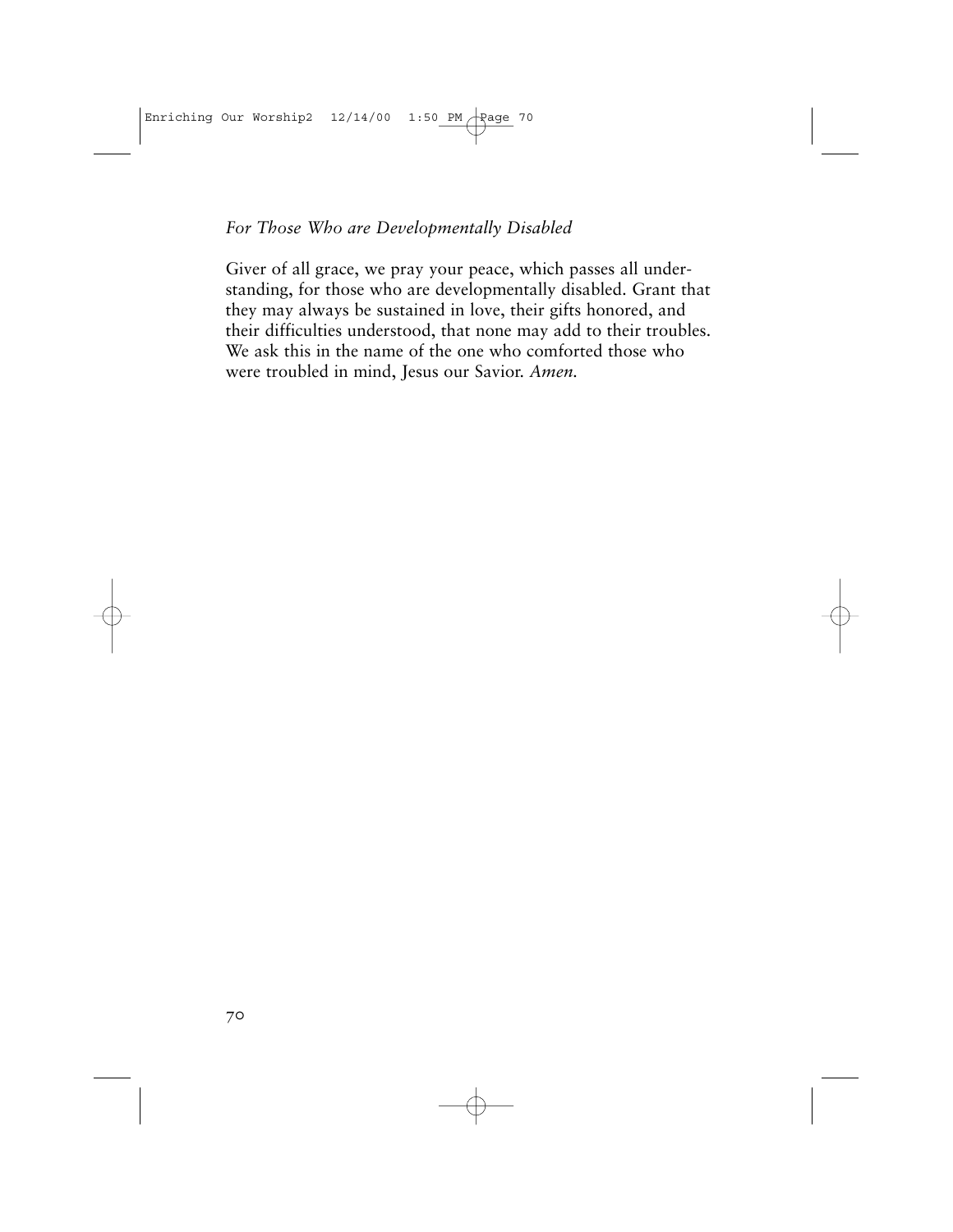# Prayers for Use by a Sick Person

*Any of the following prayers may be adapted as needed.*

## *For Trust in God*

O God, the source of all health: So fill my heart with faith in your love, that with calm expectancy I may make room for your power to possess me, and gracefully accept your healing; through Jesus Christ our Lord. Amen.

## *In Pain*

Lord Jesus Christ, by your patience in suffering you hallowed earthly pain and gave us the example of obedience to your Father's will: Be near me in my time of weakness and pain; sustain me by your grace, that my strength and courage may not fail; heal me according to you will; and help me always to believe that what happens to me here is of little account if you hold me in eternal life, my Lord and my God. Amen.

## *For Sleep*

O heavenly Father, you give your children sleep for the refreshing of soul and body: Grant me this gift, I pray; keep me in that perfect peace which you have promised to those whose minds are fixed on you; and give me such a sense of your presence, that in the hours of silence I may enjoy the blessed assurance of your love; through Jesus Christ our Savior. Amen.

## *In the Morning*

This is another day, O Lord. I know not what it will bring forth, but make me ready, Lord, for whatever it may be. If I am to stand up, help me to stand bravely. If I am to sit still, help me to sit quietly. If I am to lie low, help me to do it patiently. And if I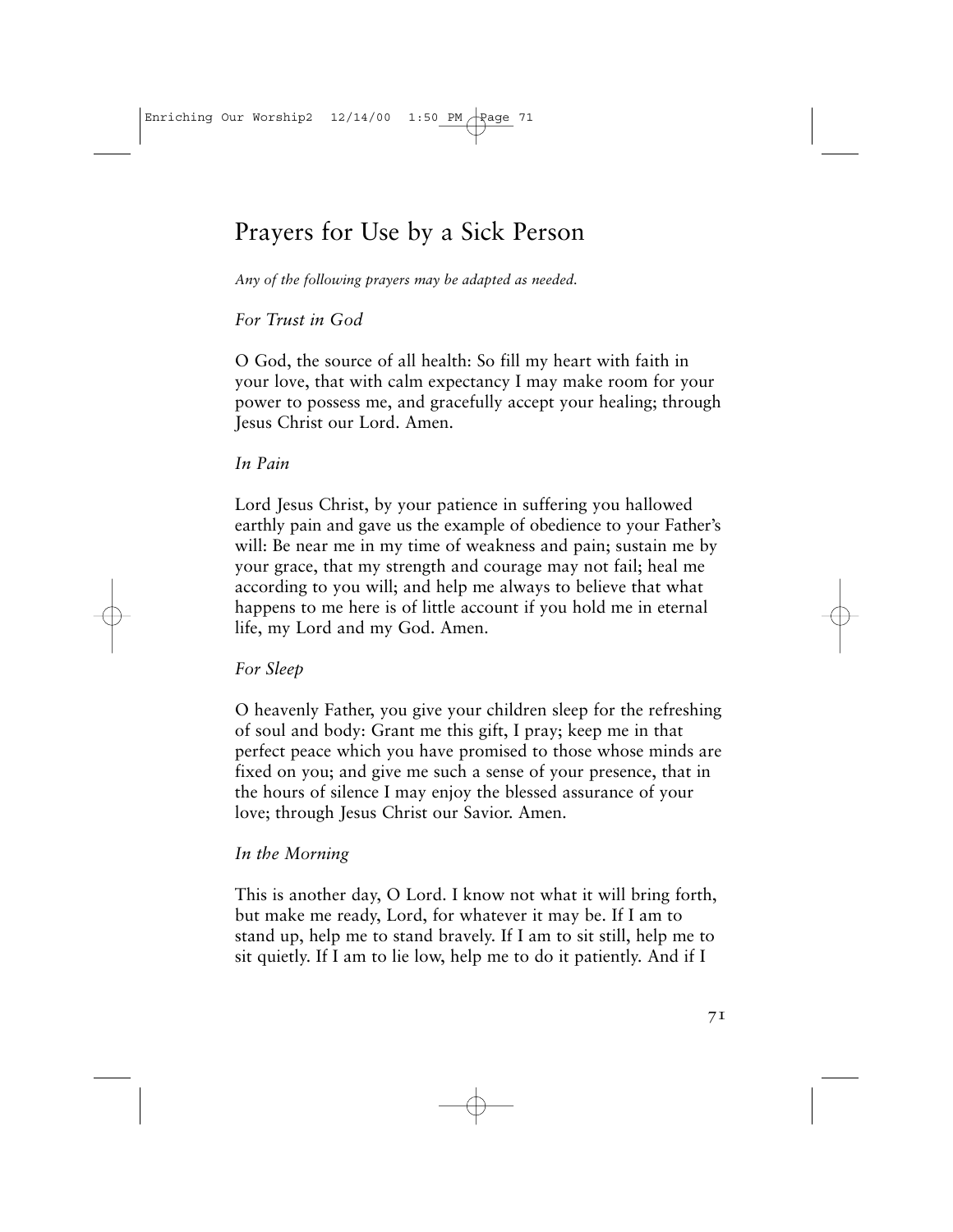am to do nothing, let me do it gallantly. Make these words more than words, and give me the Spirit of Jesus. Amen.

## *In the Evening*

Keep watch, dear Lord, with those who work, or watch, or weep this night, and give your angels charge over those who sleep. Tend the sick, Lord Christ; give rest to the weary, bless the dying, soothe the suffering, pity the afflicted, shield the joyous; and all for your love's sake. Amen.

## *A Child's Prayer*

Jesus, our Redeemer, Good Shepherd of the sheep, you carry the lambs in your arms. I place myself in your loving care. Stop my pain, give me help and strength, and raise me up to a life of joy. Hear me, I pray, for your dear Name's sake. Amen.

*or this*

Gentle Jesus, stay beside me through this day [night]. Take away my pain. Keep me safe. Help me in my fear. Make my body strong again and my heart glad. Thank you for your love which surrounds me always. Amen.

## *For a Sick Person*

God of all comfort, our very present help in trouble, be near to me. Look on me with the eyes of your mercy; comfort me with a sense of your presence; preserve me from the enemy; and give me patience in my affliction. Restore me to health, and lead me to your eternal glory; through Jesus Christ our Lord. Amen.

## *For Protection*

Christ, light of light, brightness indescribable, the Wisdom, power and glory of God, the Word made flesh: you overcame the forces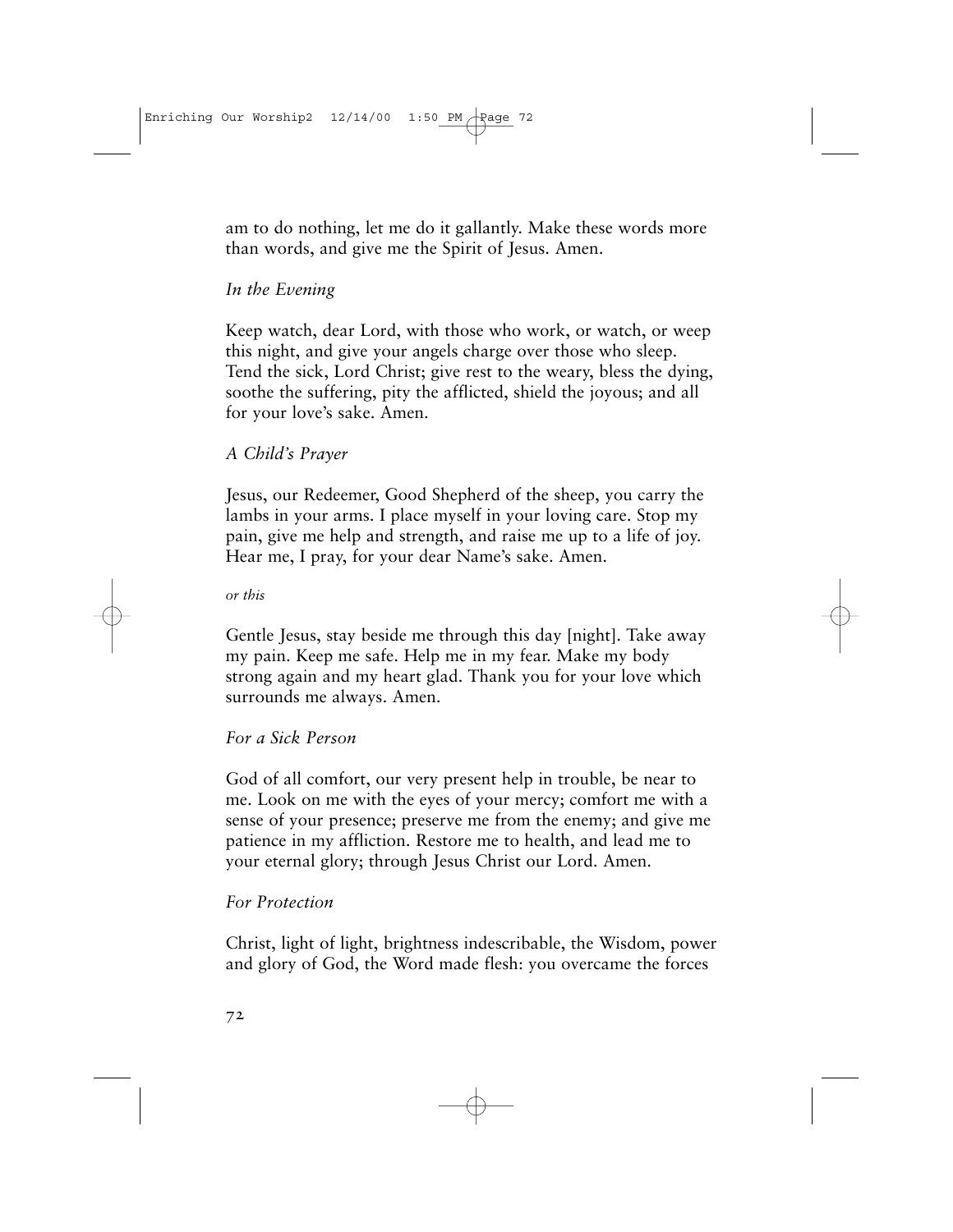of Satan, redeemed the world, then ascended again to the Father. Grant me, I pray, in this tarnished world, the shining of your splendor. Send your Archangel Michael to defend me, to guard my going out and coming in, and to bring me safely to your presence, where you reign in the one holy and undivided Trinity, to ages of ages. Amen.

## *For One Suffering from Mental Distress*

Blessed Jesus, in the comfort of your love, I lay before you the memories that haunt me, the anxieties that perplex me, the despair that frightens me, and my frustration at my inability to think clearly. Help me to discover your forgiveness in my memories and know your peace in my distress. Touch me, O Lord, and fill me with your light and your hope. Amen.

## *For Recovery from Sickness*

God, the strength of the weak and the comfort of those who suffer: Hear my prayers and grant me the power of your grace, that my sickness may be turned into health, and my sorrow into joy; for Jesus Christ's sake. Amen.

#### *or this*

Spirit of all healing, visit me, your child; in your power, renew health within me and raise me up in joy, according to your loving-kindness, for which I give thanks and praise; through Jesus Christ our Savior. Amen.

## *For Strength and Confidence*

Gracious God, only source of life and health: Help, comfort, and relieve me, and give your power of healing to those who minister to my needs; that my weakness may be turned to strength and confidence in your loving care; for the sake of Jesus Christ. Amen.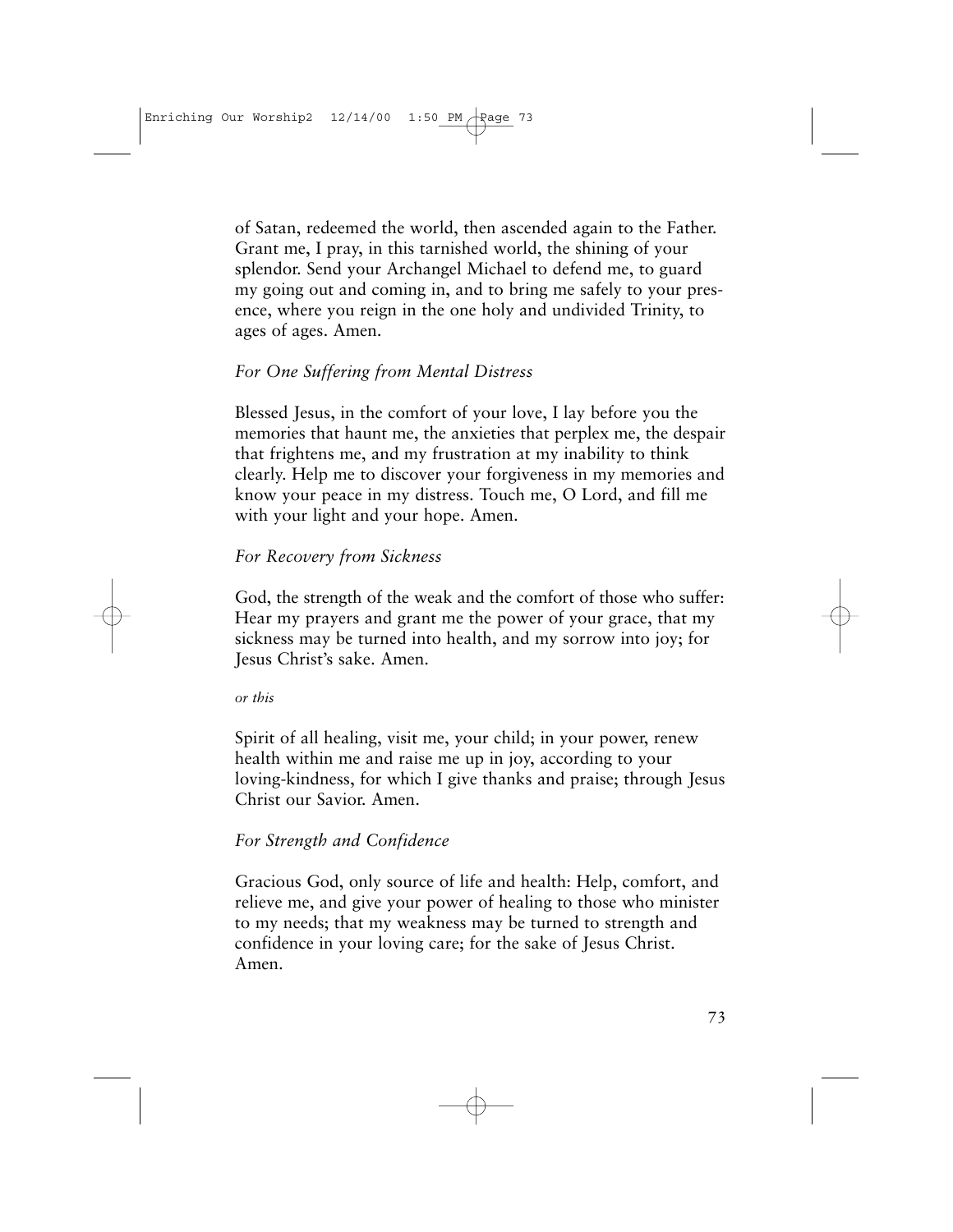#### *For the Sleepless*

Holy and Blessed One: shine on me as I lie sleepless. Illumine my spirit and give me rest in you, so that I may recognize you as the true God who brings us out of darkness into our eternal light. Amen.

#### *For Rest*

O God my refuge and strength: in this place of unrelenting light and noise, enfold me in your holy darkness and silence, that I may rest secure under the shadow of your wings. Amen.

## *For Sanctification of Illness*

Sanctify, O Holy One, my sickness, that awareness of weakness may add strength to my faith and determination to my repentance; and grant that I may be made whole, according to your will; through Jesus Christ our Savior. Amen.

## *Before an Operation*

Loving God, I pray that you will comfort me in my suffering, lend skill to the hands of my healers, and bless the means used for my cure. Give me such confidence in the power of your grace, that even when I am afraid, I may put my whole trust in you; through our Savior Jesus Christ. Amen.

#### *or this*

Keep me, Holy One, as the apple of your eye. Though I fear anesthesia, help me rest myself in your watchful care, and awake in the firm hope of your healing. Amen.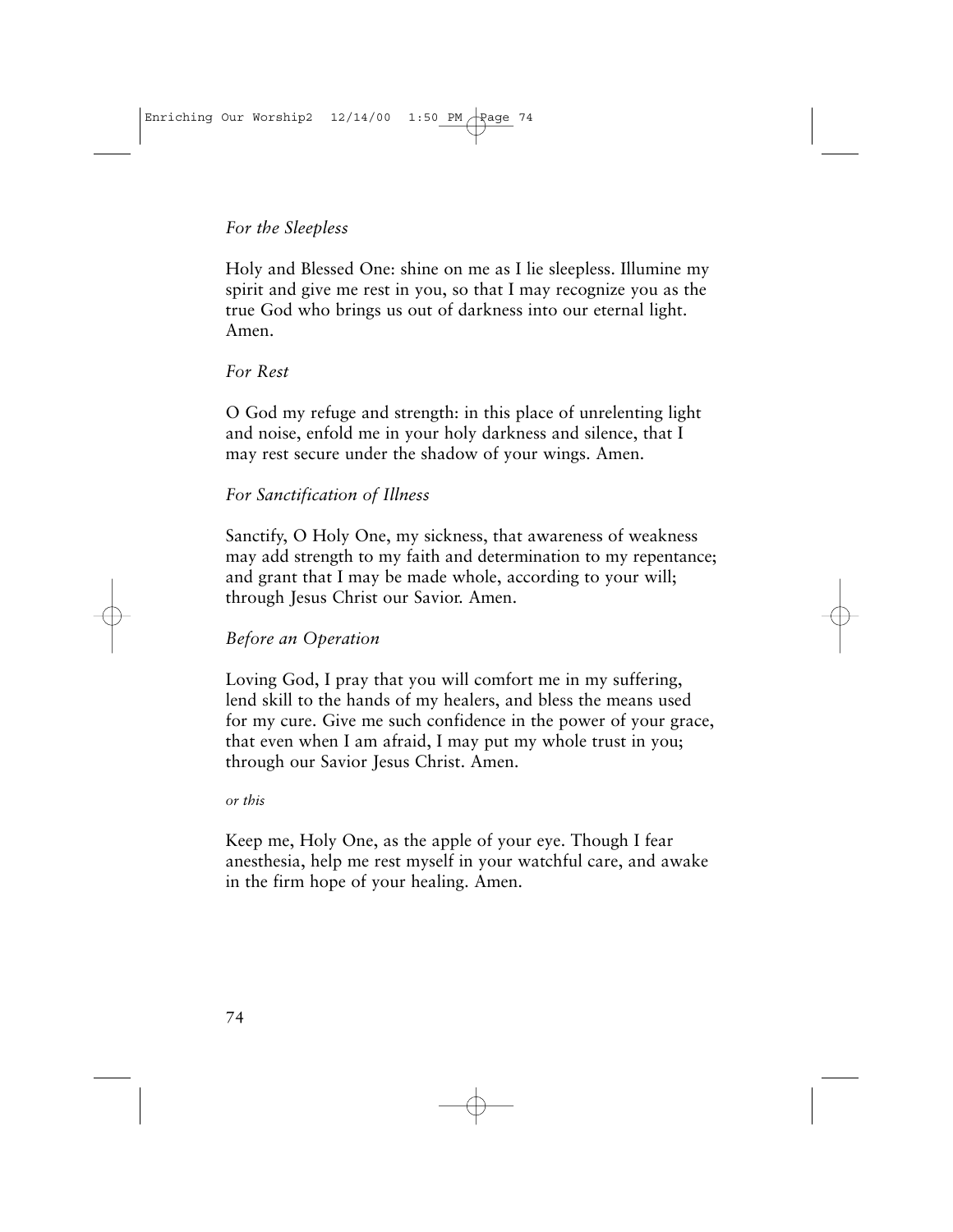## *For an Extended Course of Treatment*

Strengthen me, O God, to go where I have to go and bear what I have to bear; that, accepting your healing gifts at the hands of surgeons, nurses, and technicians, I may be restored to wholeness with a thankful heart; through Jesus Christ our Savior. Amen.

## *For Survivors of Abuse and Violence*

Holy One, you do not distance yourself from the pain of your people, but in Jesus bear that pain with us and bless all who suffer at others' hands. Hallow my flesh and all creation; with your cleansing love bring me healing and strength; and by your justice, lift me up, that in the body you have given me, I may again rejoice. In Jesus' name I pray. Amen.

## *In Times of Personal Distress*

Lord Christ, you came into the world as one of us, and suffered as we do. As I go through the trials of life, help me to realize that you are with me at all times and in all things; that I have no secrets from you; and that your loving grace enfolds me for eternity. In the security of your embrace I pray. Amen.

#### *Thanksgiving for Recovery*

God, your loving-kindness never fails and your mercies are new every morning. I thank you for giving me relief from pain and hope of health renewed. Continue the good work begun in me; that increasing daily in wholeness and strength, I may rejoice in your goodness and so order my life always to think and do that which pleases you; through Jesus Christ our Redeemer. Amen.

## *For One Who Fears Losing Hope*

Loving God, by your Holy Spirit inspire me, as I fear losing hope. Give me a fresh vision of your love, that I may find again what I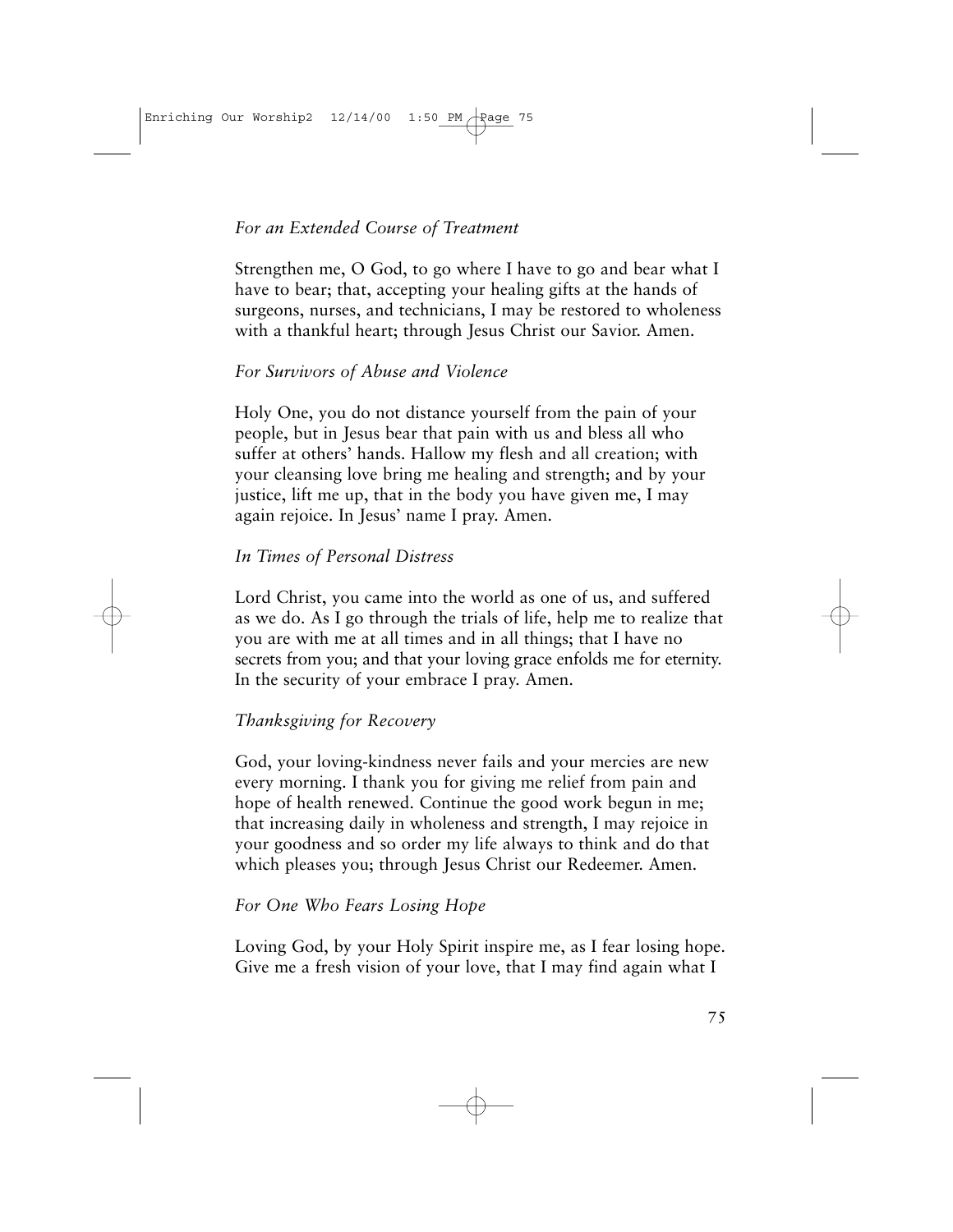fear I have lost. Grant me your powerful deliverance; through the One who makes all things new, Jesus Christ our Redeemer. Amen.

## *For Those Who Are Developmentally Disabled*

Giver of all grace, we pray your peace, which passes all understanding, for us who are developmentally disabled. Grant that we may always be sustained in love, our gifts honored, and our difficulties understood, that none may add to our troubles. We ask this in the name of the one who comforted those who were troubled in mind, Jesus our Savior. Amen.

## *In Thanksgiving*

Thank you, Holy and Mighty One, for the many gifts of your love, even for the painful gift of fear which reminds me that only you are God. Into the mystery of your love I entrust myself. Dress me in the armor of your light and keep me safe; through Jesus Christ. Amen.

*or this*

In the midst of illness, God, I pause to give you thanks: for the glory of creation, which reveals in many forms your matchless beauty; for the life, death, and resurrection of Jesus our Savior; for your gift of my life and the presence of the Holy Spirit; for loved ones who care for me; and for the companionship of the Church. I thank you, blessed Trinity, holy God, for the gifts which sustain me in my time of need. Amen.

## *In Pain*

As Jesus cried out on the cross, I cry out to you in pain, O God my Creator. Do not forsake me. Grant me relief from this suffering and preserve me in peace; through Jesus Christ my Savior, in the power of the Holy Spirit. Amen.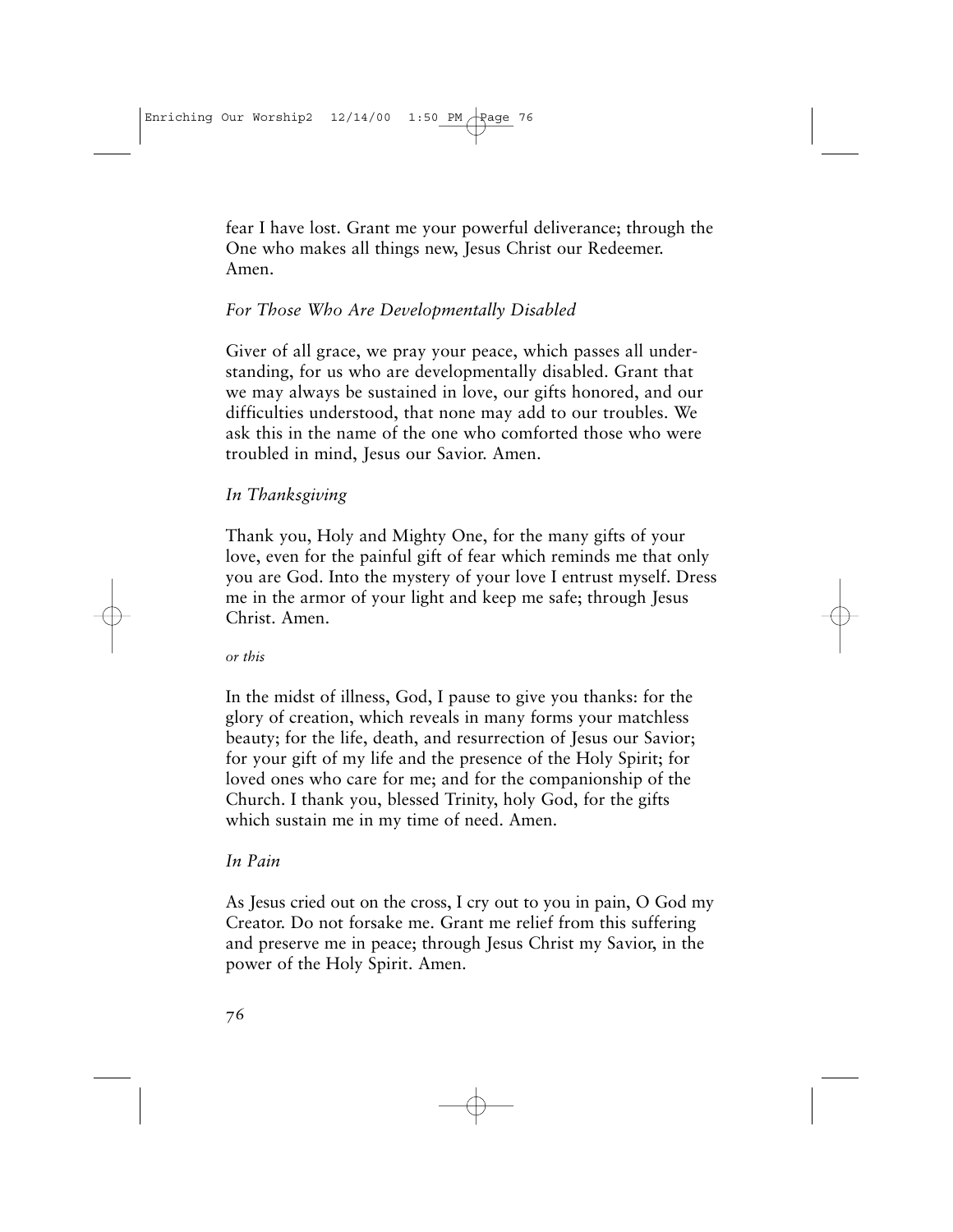## *In Loss of Memory*

Holy God, you have known me from my mother's womb, and have been with me throughout my life. Protect me and keep me safe through all the changes that may come. Since I am sealed as Christ's own, help me to trust that who I am will never be lost to you. Amen.

## *In Confinement*

My Creator, you rolled out the heavens and spread the sky like a tent: bless to me the small confinement of this room, the long days, disturbances of night, immobility of body, and unease of soul, that this place of exile may become my holy ground, and Jesus my deliverer. Amen.

#### *For Serenity*

Merciful Jesus, you are my guide, the joy of my heart, the author of my hope, and the object of my love. I come seeking refreshment and peace. Show me your mercy, relieve my fears and anxieties, and grant me a quiet mind and an expectant heart, that by the assurance of your presence I may learn to abide in you, who is my Lord and my God. Amen.

#### *or this*

Jesus, let your mighty calmness lift me above my fears and frustrations. By your deep patience, give me tranquility and stillness of soul in you. Make me in this, and in all, more and more like you. Amen.

## *A Prayer of Thanksgiving for Caregivers*

Merciful God, I thank you that since I have no strength to care for myself, you serve me through the hands and hearts of others. Bless these people that they may continue to serve you and please you all their days. Amen.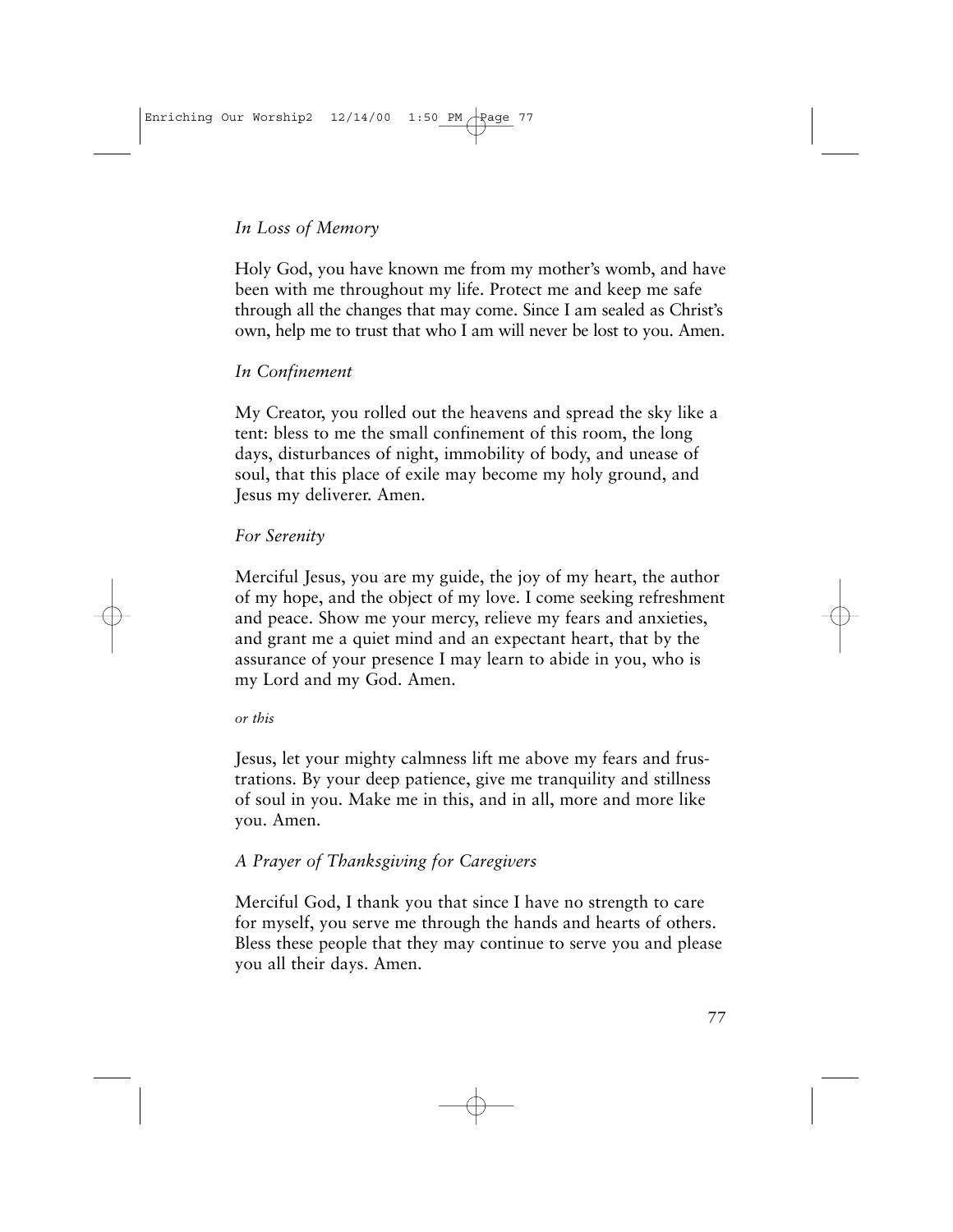## *A Prayer of Comfort in God*

God, you are my help and comfort; you shelter and surround me in love so tender that I may know your presence with me, now and always. Amen.

#### *In Desolation*

O God, why have you abandoned me? Though you have hidden your face from me, still from this dread and empty place, I cry to you, who have promised me that underneath are your everlasting arms. Amen.

## *After the Loss of a Pregnancy*

O God, who gathered Rachel's tears over her lost children, hear now *my/our* sorrow and distress at the death of *my/our* expected child; in the darkness of loss, stretch out to *me/us* the strength of your arm and renewed assurance of your love; through your own suffering and risen Child Jesus. Amen.

#### *or when appropriate*

Holy God, I lament I have not had strength to hold, bear, and nurture the new life you have sent. Lift me up from my distress. Fill my grieving heart. Renew my hope. Receive the child I return to you into the arms of your mercy, for which I also yearn. Amen.

#### *For Diagnosis of Terminal Illness*

O God, only you number my days. Help me to look bravely at the end of my life in this world, while trusting in my life in the next. Journey with me toward my unexplored horizon where Jesus my Savior has gone before. Amen.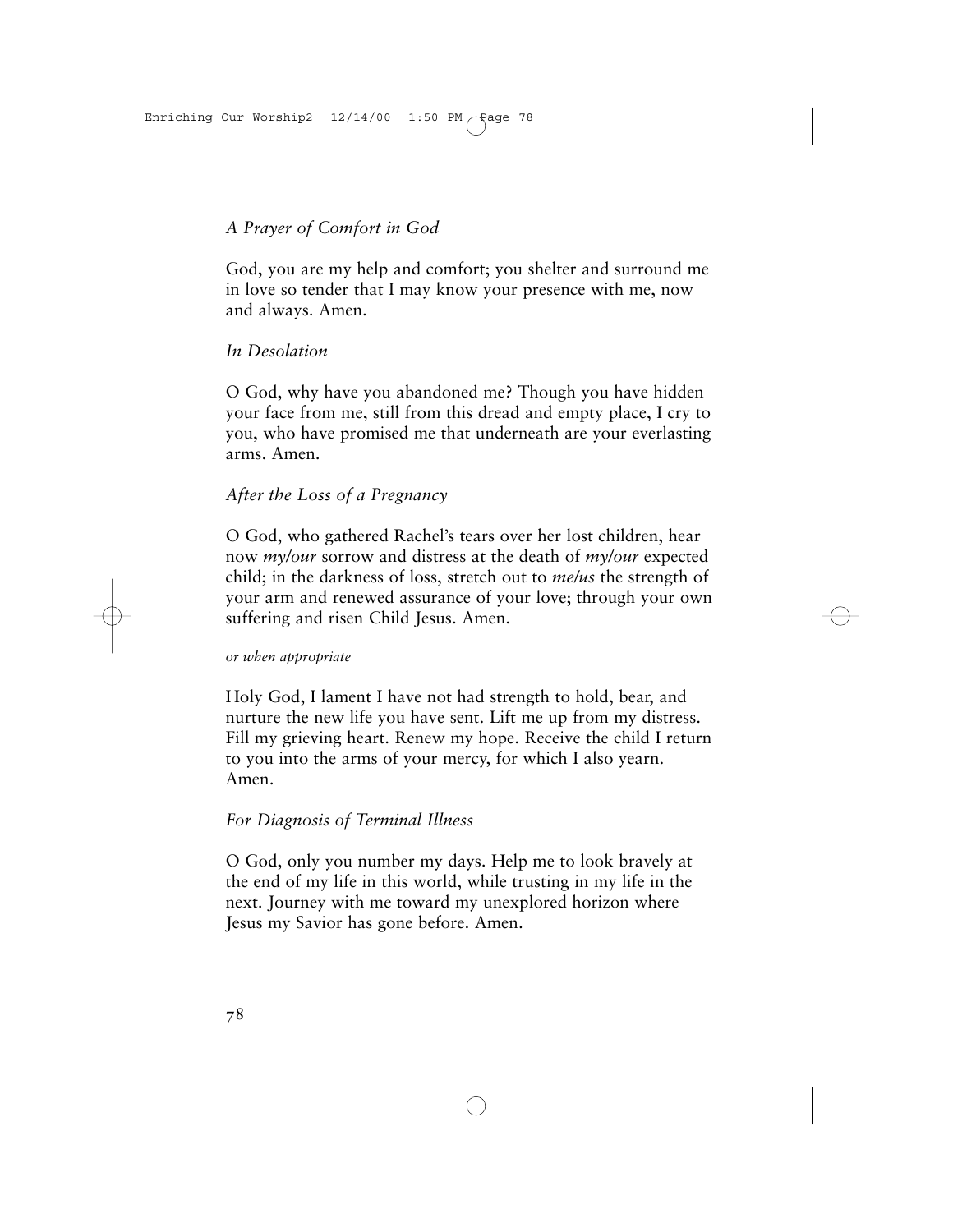#### *For Difficult Treatment Choices*

Jesus, at Gethsemane you toiled with terrifying choices. Be with me now as I struggle with a fearful choice of treatments which promise much discomfort and offer no guarantee of long-term good. Help me know that you will bless my choice to me, and, good Savior, be my companion on the way. Amen.

*In addition to the psalms listed above, the following may be helpful in times of distress:*

- 1 My God, my God, why have you forsaken me? \* and are so far from my cry and from the words of my distress?
- 2 O my God, I cry in the daytime, but you do not answer; \* by night as well, but I find no rest.
- 3 Yet you are the Holy One, \* enthroned upon the praises of Israel.
- 4 Our forefathers put their trust in you; \* they trusted, and you delivered them.
- 5 They cried out to you and were delivered; \* they trusted in you and were not put to shame.
- 6 But as for me, I am a worm and no man, \* scorned by all and despised by the people.
- 7 All who see me laugh me to scorn; \* they curl their lips and wag their heads, saying,
- 8 "He trusted in the Lord; let him deliver him; \* let him rescue him, if he delights in him."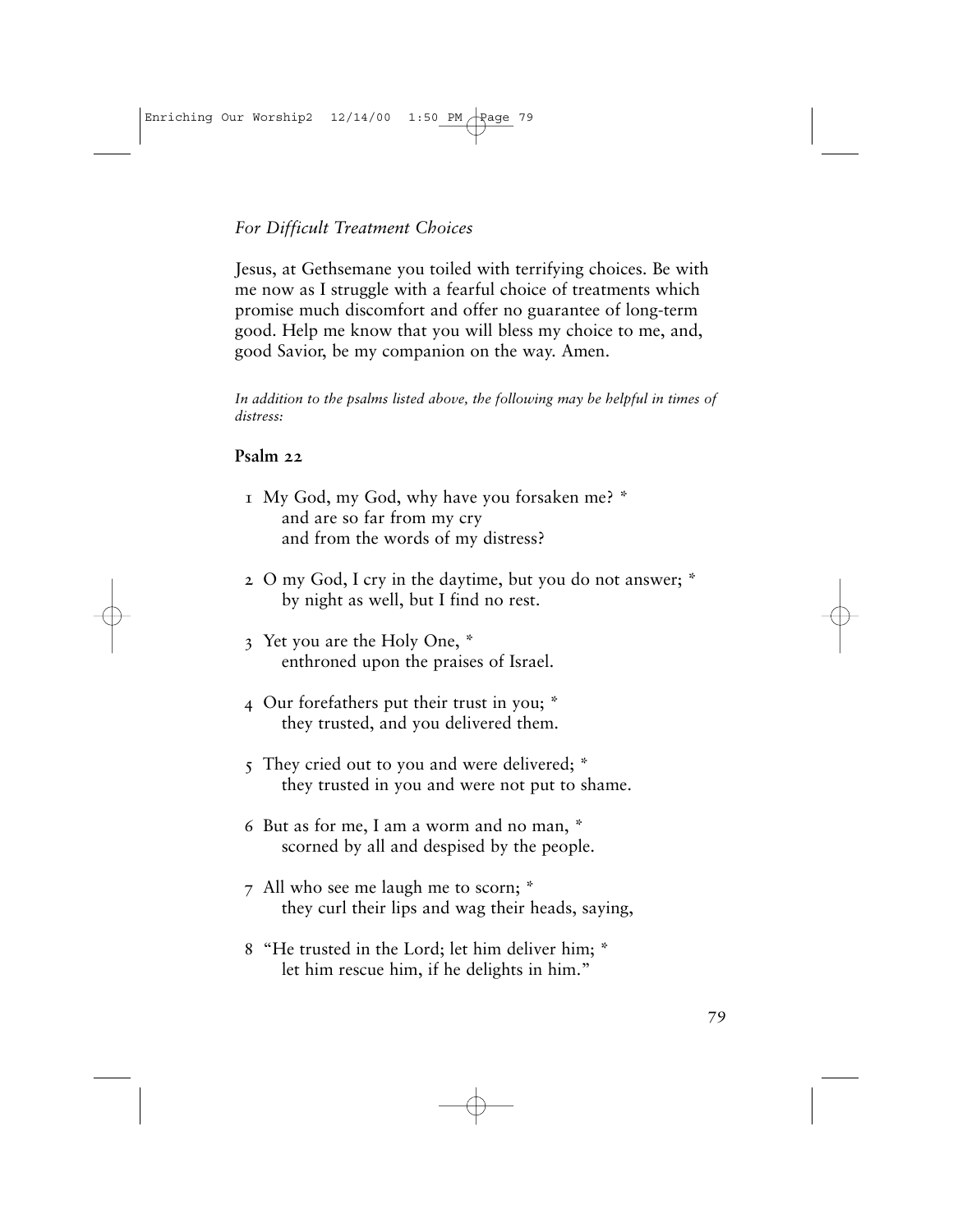- 9 Yet you are he who took me out of the womb, \* and kept me safe upon my mother's breast.
- 10 I have been entrusted to you ever since I was born; \* you were my God when I was still in my mother's womb.
- 11 Be not far from me, for trouble is near, \* and there is none to help.
- 12 Many young bulls encircle me; \* strong bulls of Bashan surround me.
- 13 They open wide their jaws at me, \* like a ravening and a roaring lion.
- 14 I am poured out like water; all my bones are out of joint; \* my heart within my breast is melting wax.
- 15 My mouth is dried out like a pot-sherd; my tongue sticks to the roof of my mouth; \* and you have laid me in the dust of the grave.
- 16 Packs of dogs close me in, and gangs of evildoers circle around me; \* they pierce my hands and my feet; I can count all my bones.
- 17 They stare and gloat over me; \* they divide my garments among them; they cast lots for my clothing.
- 18 Be not far away, O LORD; \* you are my strength; hasten to help me.
- 19 Save me from the sword, \* my life from the power of the dog.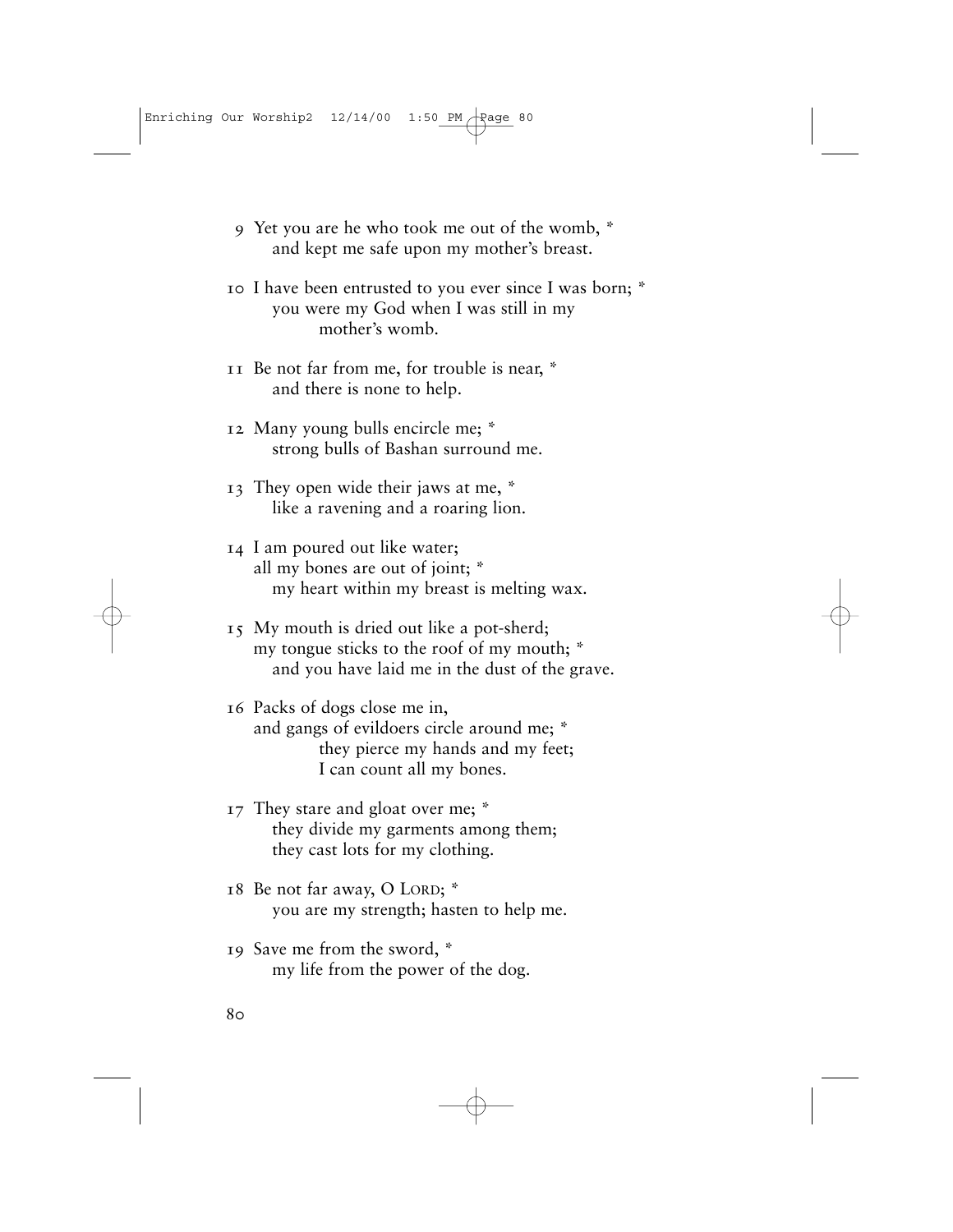- 20 Save me from the lion's mouth, \* my wretched body from the horns of wild bulls.
- 21 I will declare your Name to my brethren; \* in the midst of the congregation I will praise you.
- 22 Praise the LORD, you that fear him; \* stand in awe of him, O offspring of Israel; all you of Jacob's line, give glory
- 23 For he does not despise nor abhor the poor in their poverty; neither does he hide his face from them; \* but when they cry to him he hears them.
- 24 My praise is of him in the great assembly; \* I will perform my vows in the presence of those who worship him.
- 25 The poor shall eat and be satisfied, and those who seek the LORD shall praise him: \* "May your heart live for ever!"
- 26 All the ends of the earth shall remember and turn to the Lord, \* and all the families of the nations shall bow before him.
- 27 For kingship belongs to the LORD; \* he rules over the nations.
- 28 To him alone all who sleep in the earth bow down in worship; \* all who go down to the dust fall before him.
- 29 My soul shall live for him; my descendants shall serve him; \* they shall be known as the LORD's for ever.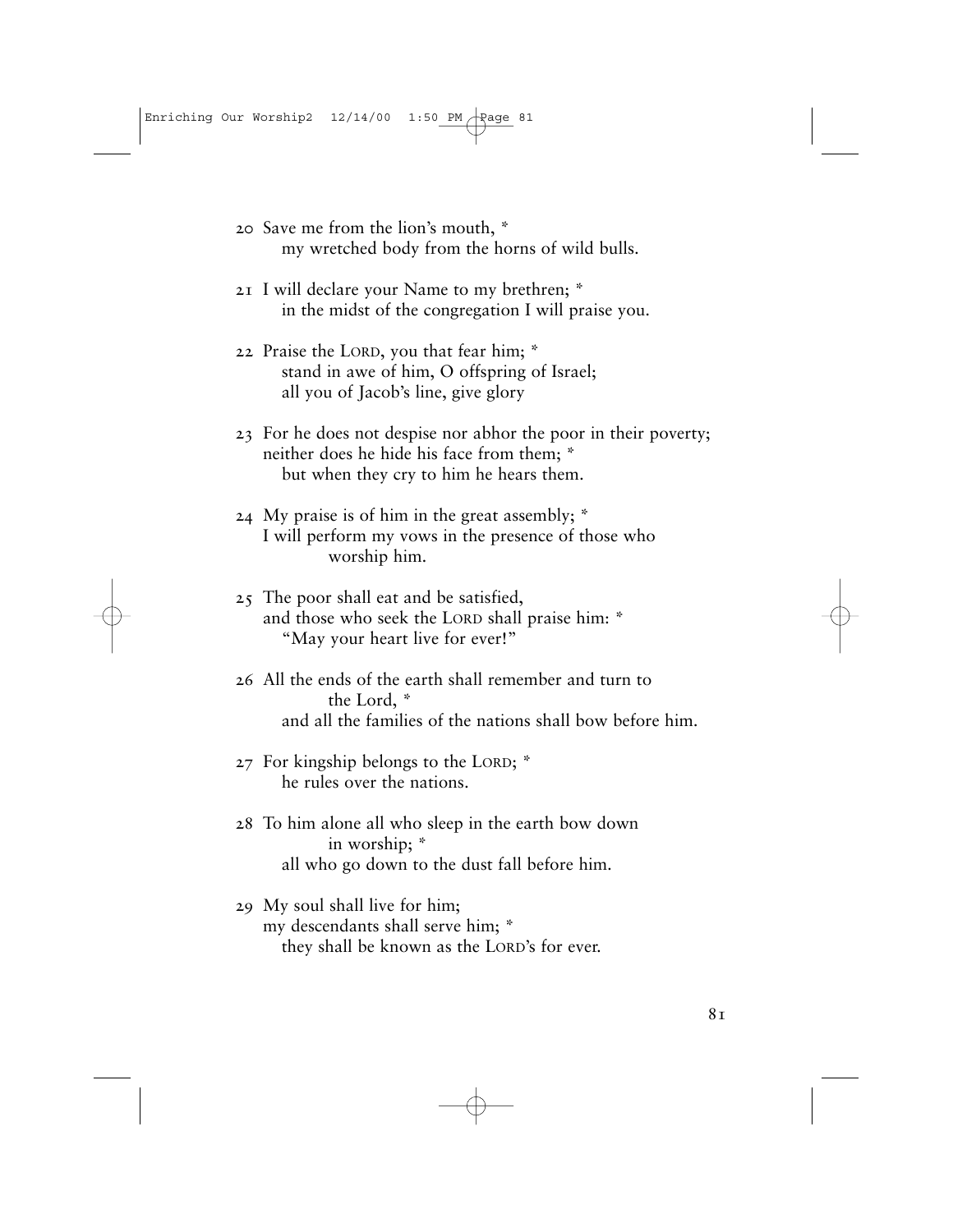30 They shall come and make known to a people yet unborn \* the saving deeds that he has done.

#### **Psalm 25:15-21**

- 15 Turn to me and have pity on me, \* for I am left alone and in misery.
- 16 The sorrows of my heart have increased; \* bring me out of my troubles.
- 17 Look upon my adversity and misery \* and forgive me all my sin.
- 18 Look upon my enemies, for they are many, \* and they bear a violent hatred against me.
- 19 Protect my life and deliver me; \* let me not be put to shame, for I have trusted in you.
- 20 Let integrity and uprightness preserve me, \* for my hope has been in you.
- 21 Deliver Israel, O God, \* out of all his troubles.

- 1 O LORD, do not rebuke me in your anger; \* do not punish me in your wrath.
- 2 For your arrows have already pierced me, \* and your hand presses hard upon me.
- 3 There is no health in my flesh, because of your indignation; \* there is no soundness in my body, because of my sin.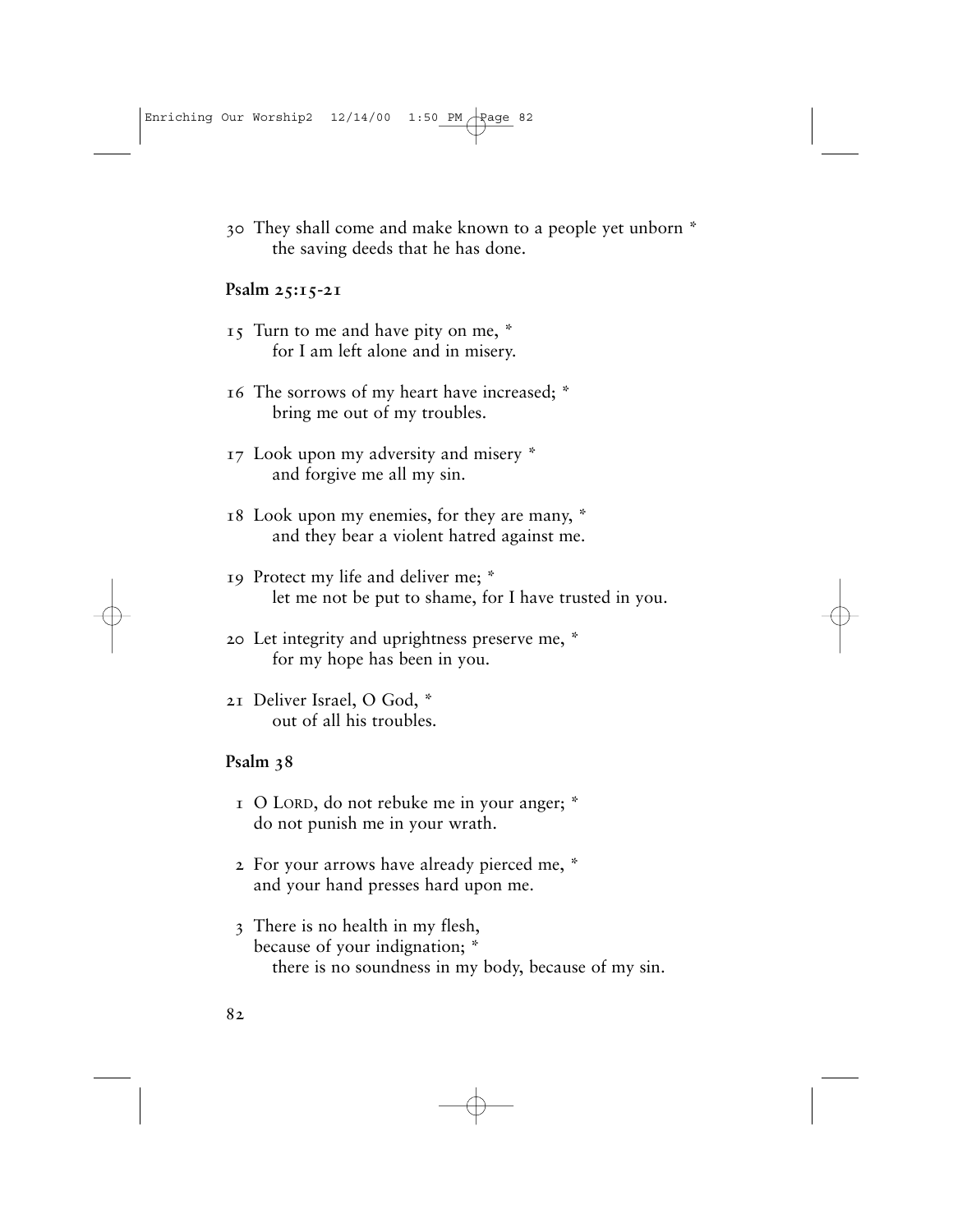- 4 For my iniquities overwhelm me; \* like a heavy burden they are too much for me to bear.
- 5 My wounds stink and fester \* by reason of my foolishness.
- 6 I am utterly bowed down and prostrate; \* I go about in mourning all the day long.
- 7 My loins are filled with searing pain; \* there is no health in my body.
- 8 I am utterly numb and crushed; \* I wail, because of the groaning of my heart.
- 9 O Lord, you know all my desires, \* and my sighing is not hidden from you.
- 10 My heart is pounding, my strength has failed me, \* and the brightness of my eyes is gone from me.
- 11 My friends and companions draw back from my affliction; \* my neighbors stand afar off.
- 12 Those who seek after my life lay snares for me; \* those who strive to hurt me speak of my ruin and plot treachery all the day long.
- 13 But I am like the deaf who do not hear, \* like those who are mute and do not open their mouth.
- 14 I have become like one who does not hear \* and from whose mouth comes no defense.
- 15 For in you, O LORD, have I fixed my hope; \* you will answer me, O Lord my God.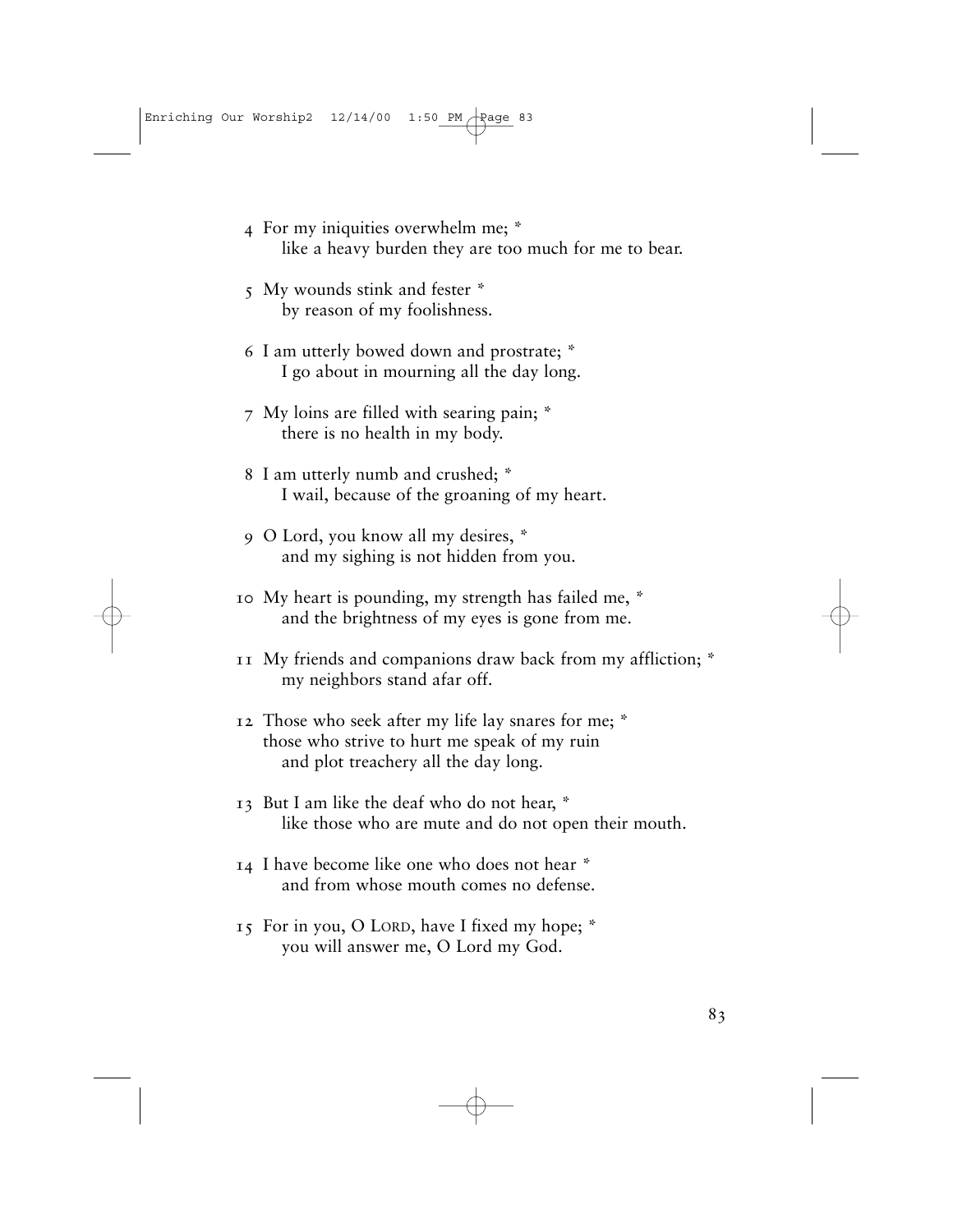- 16 For I said, "Do not let them rejoice at my expense, \* those who gloat over me when my foot slips."
- 17 Truly, I am on the verge of falling, \* and my pain is always with me.
- 18 I will confess my iniquity \* and be sorry for my sin.
- 19 Those who are my enemies without cause are mighty, \* and many in number are those who wrongfully hate me.
- 20 Those who repay evil for good slander me, \* because I follow the course that is right.
- 21 O LORD, do not forsake me; \* be not far from me, O my God.
- 22 Make haste to help me, \* O LORD of my salvation.

- 1 God is our refuge and strength, \* a very present help in trouble.
- 2 Therefore we will not fear, though the earth be moved, \* and though the mountains be toppled into the depths of the sea;
- 3 Though its waters rage and foam, \* and though the mountains tremble at its tumult.
- 4 The LORD of hosts is with us; \* the God of Jacob is our stronghold.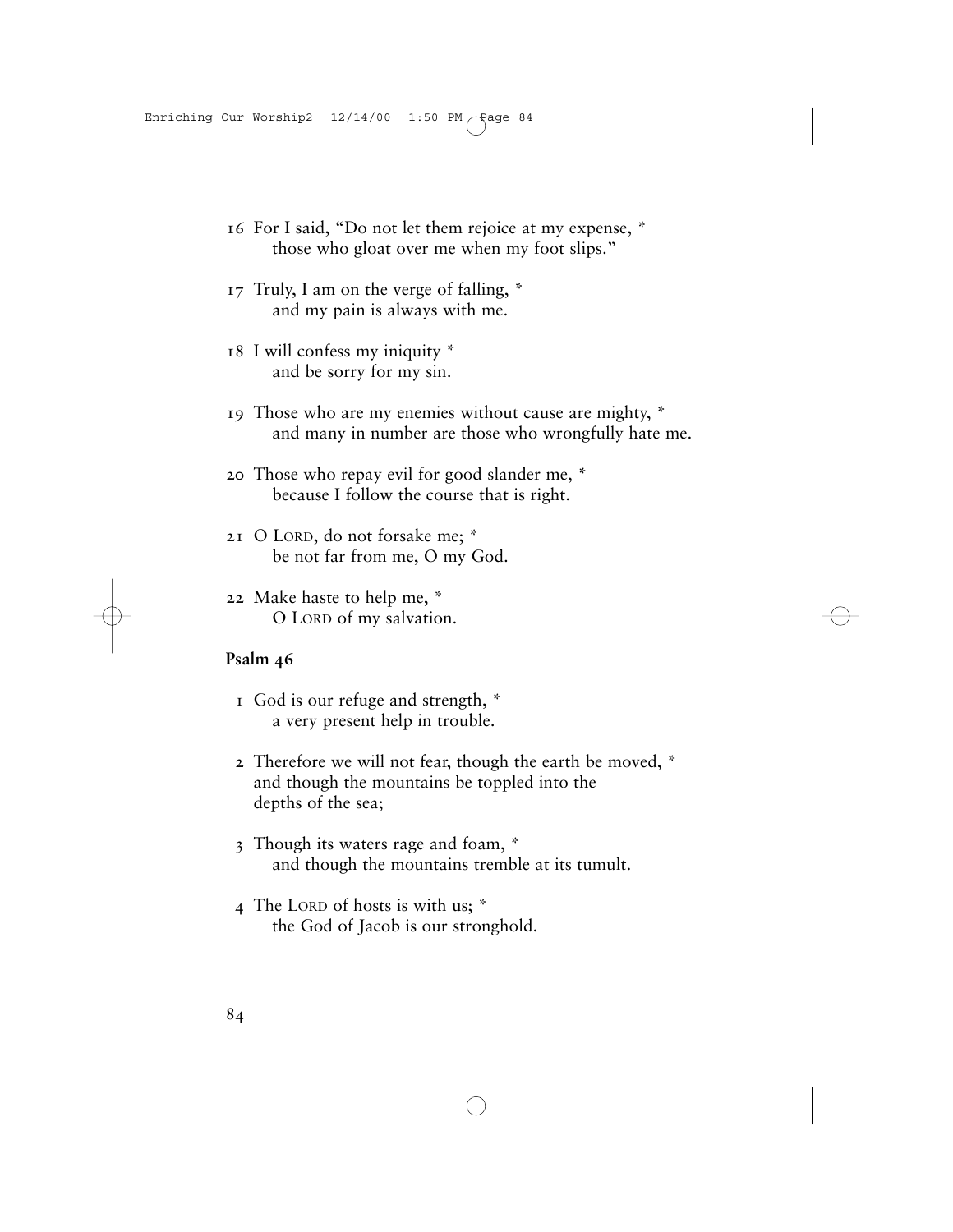- 5 There is a river whose streams make glad the city of God, \* the holy habitation of the Most High.
- 6 God is in the midst of her; she shall not be overthrown; \* God shall help her at the break of day.
- 7 The nations make much ado, and the kingdoms are shaken; \* God has spoken, and the earth shall melt away.
- 8 The LORD of hosts is with us; \* the God of Jacob is our stronghold.
- 9 Come now and look upon the works of the LORD, \* what awesome things he has done on earth.
- 10 It is he who makes war to cease in all the world; \* he breaks the bow, and shatters the spear, and burns the shields with fire.
- 11 "Be still, then, and know that I am God; \* I will be exalted among the nations; I will be exalted in the earth."
- 12 The LORD of hosts is with us; \* the God of Jacob is our stronghold.

#### **Psalm 69:31-38**

- 31 As for me, I am afflicted and in pain; \* your help, O God, will lift me up on high.
- 32 I will praise the Name of God in song; \* I will proclaim his greatness with thanksgiving.
- 33 This will please the Lord more than an offering of oxen, \* more than bullocks with horns and hoofs.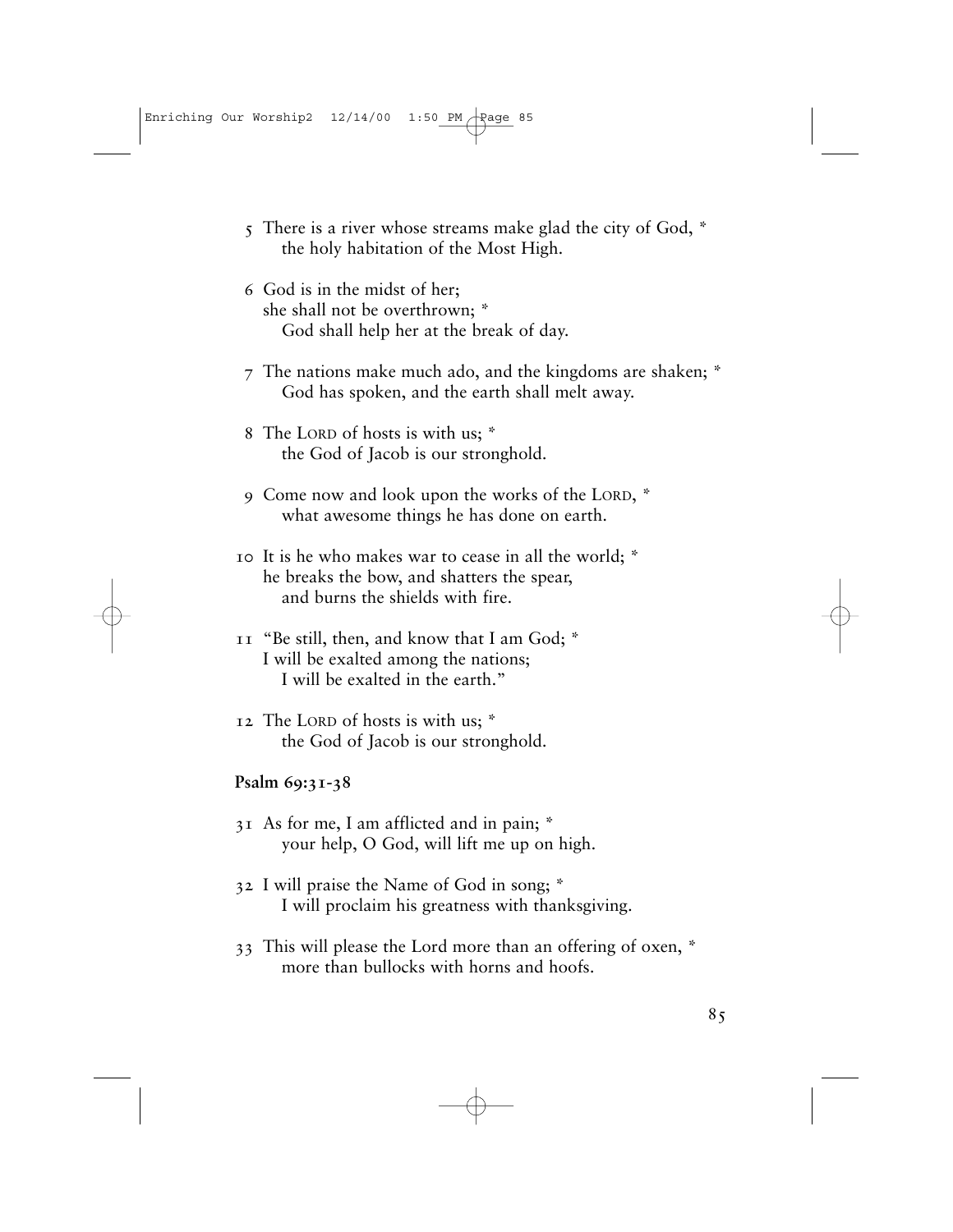- 34 The afflicted shall see and be glad; \* you who seek God, your heart shall live.
- 35 For the Lord listens to the needy, \* and his prisoners he does not despise.
- 36 Let the heavens and the earth praise him, \* the seas and all that moves in them;
- 37 For God will save Zion and rebuild the cities of Judah; \* they shall live there and have it in possession.
- 38 The children of his servants will inherit it, \* and those who love his Name will dwell therein.

- 1 O LORD, my God, my Savior, \* by day and night I cry to you.
- 2 Let my prayer enter into your presence; \* incline your ear to my lamentation.
- 3 For I am full of trouble; \* my life is at the brink of the grave.
- 4 I am counted among those who go down to the Pit; \* I have become like one who has no strength;
- 5 Lost among the dead, \* like the slain who lie in the grave,
- 6 Whom you remember no more, \* for they are cut off from your hand.
- 7 You have laid me in the depths of the Pit, \* in dark places, and in the abyss.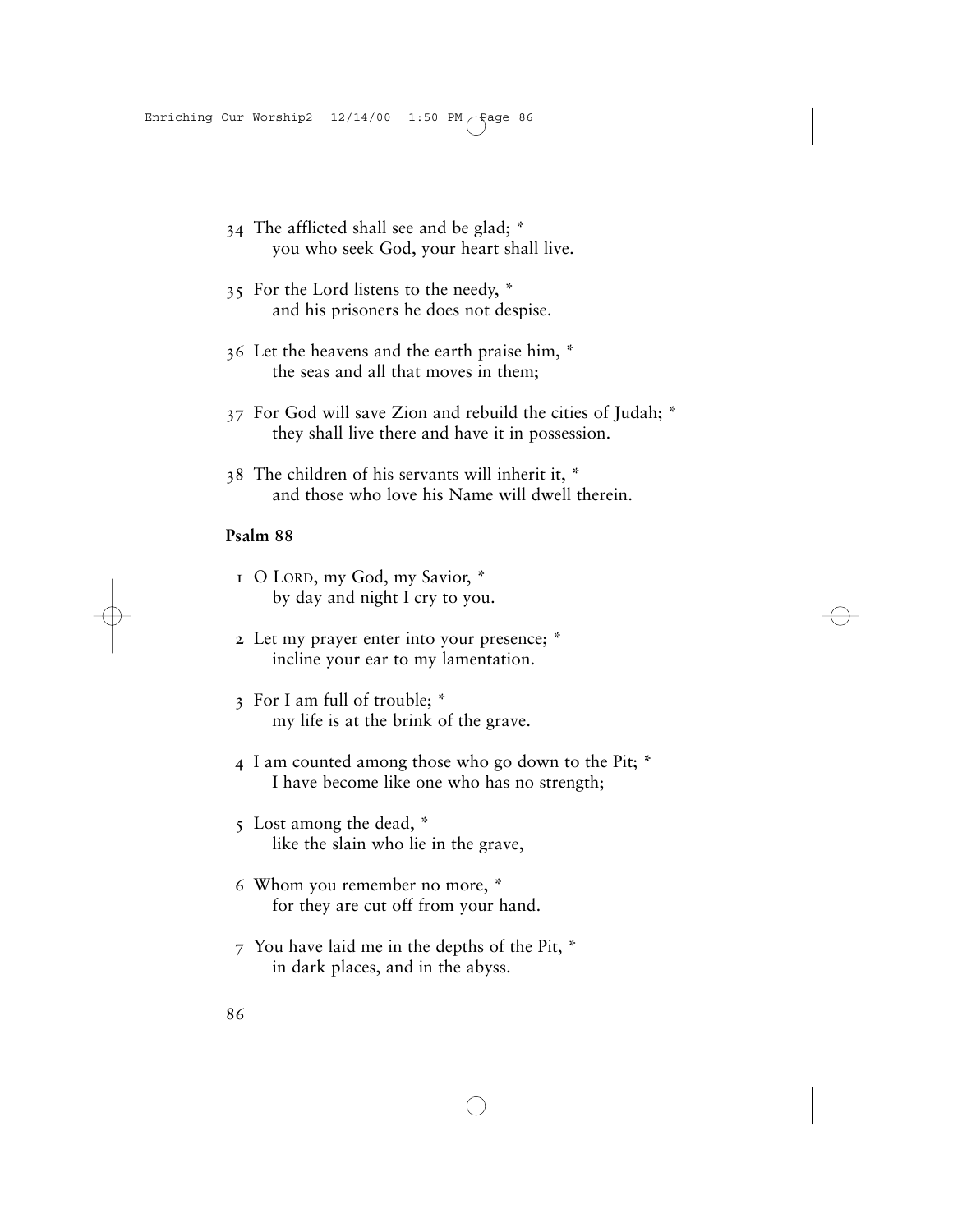- 8 Your anger weighs upon me heavily, \* and all your great waves overwhelm me.
- 9 You have put my friends far from me; you have made me to be abhorred by them; \* I am in prison and cannot get free.
- 10 My sight has failed me because of trouble; \* LORD, I have called upon you daily; I have stretched out my hands to you.
- 11 Do you work wonders for the dead? \* will those who have died stand up and give you thanks?
- 12 Will your loving-kindness be declared in the grave? \* your faithfulness in the land of destruction?
- 13 Will your wonders be known in the dark? \* or your righteousness in the country where all is forgotten?
- 14 But as for me, O LORD, I cry to you for help; \* in the morning my prayer comes before you.
- 15 LORD, why have you rejected me? \* why have you hidden your face from me?
- 16 Ever since my youth, I have been wretched and at the point of death; \* I have borne your terrors with a troubled mind.
- 17 Your blazing anger has swept over me; \* your terrors have destroyed me;
- 18 They surround me all day long like a flood; \* they encompass me on every side.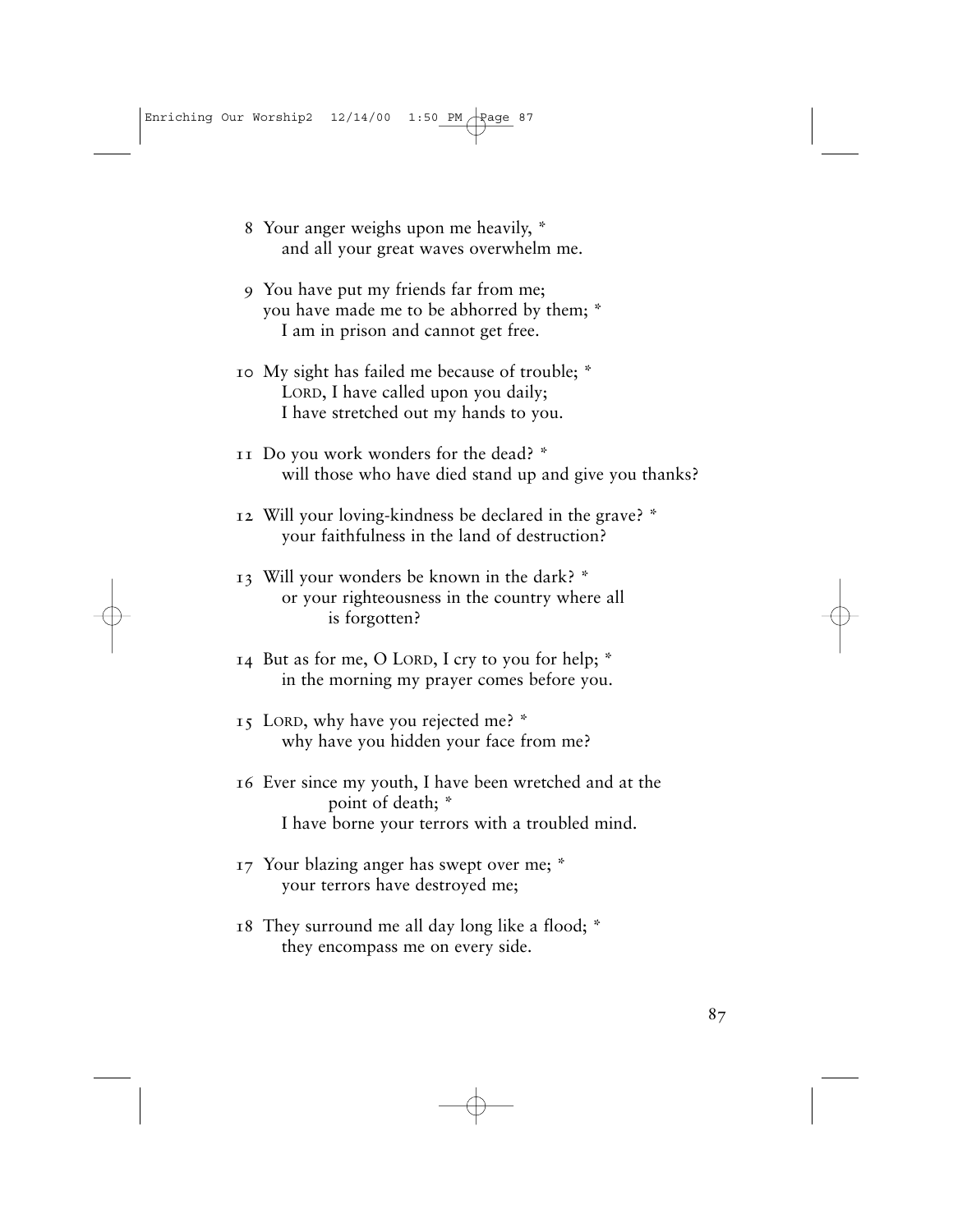19 My friend and my neighbor you have put away from me, \* and darkness is my only companion.

- 1 I love the LORD, because he has heard the voice of my supplication, \* because he has inclined his ear to me whenever I called upon him.
- 2 The cords of death entangled me; the grip of the grave took hold of me; \* I came to grief and sorrow.
- 3 Then I called upon the Name of the LORD: \* "O LORD, I pray you, save my life."
- 4 Gracious is the LORD and righteous; \* our God is full of compassion.
- 5 The LORD watches over the innocent; \* I was brought very low, and he helped me.
- 6 Turn again to your rest, O my soul, \* for the LORD has treated you well.
- 7 For you have rescued my life from death, \* my eyes from tears, and my feet from stumbling.
- 8 I will walk in the presence of the LORD \* in the land of the living.
- 9 I believed, even when I said, "I have been brought very low." \* In my distress I said, "No one can be trusted."
- 10 How shall I repay the LORD \* for all the good things he has done for me?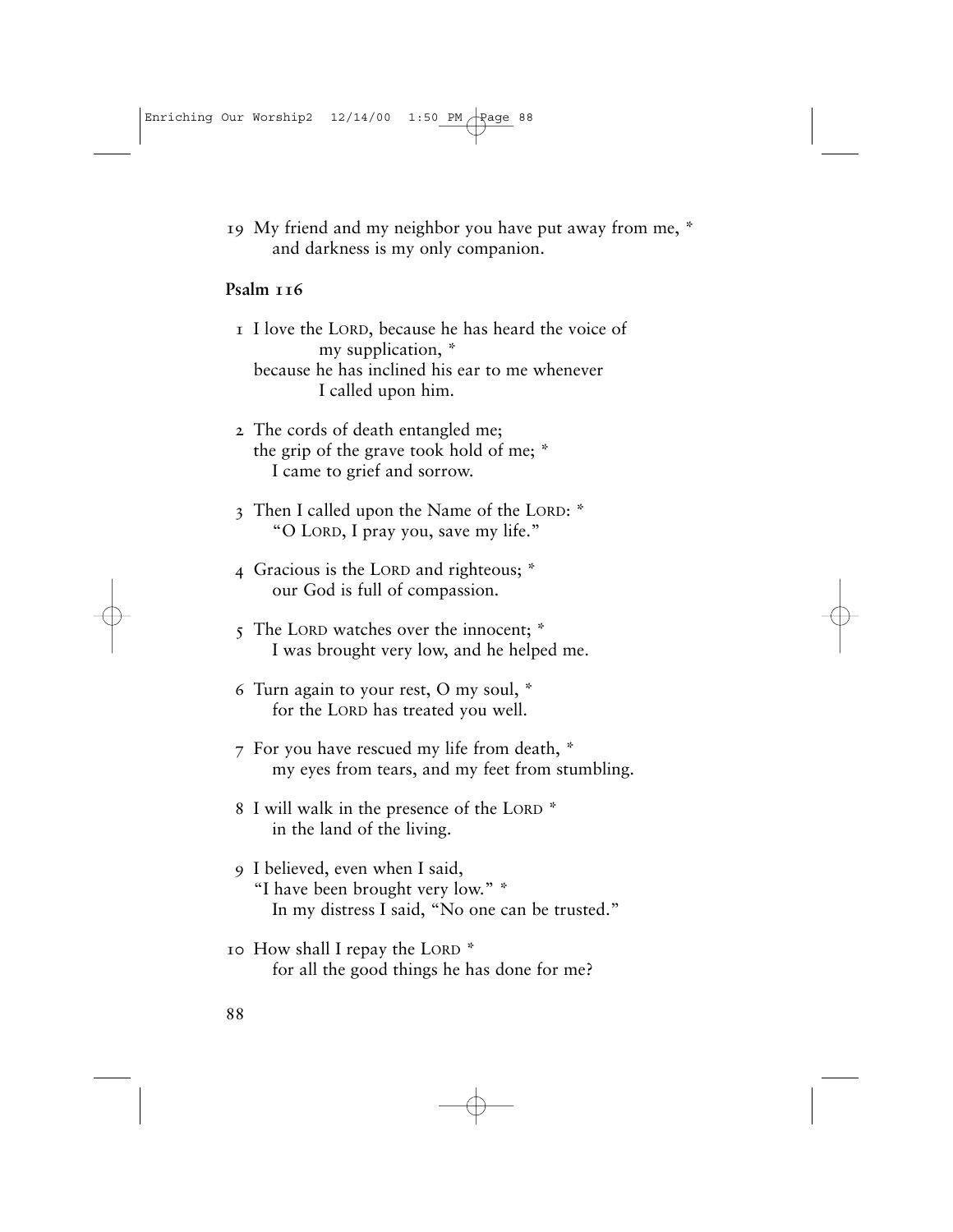- 11 I will lift up the cup of salvation \* and call upon the Name of the LORD.
- 12 I will fulfill my vows to the LORD \* in the presence of all his people.
- 13 Precious in the sight of the LORD \* is the death of his servants.
- 14 O LORD, I am your servant; \* I am your servant and the child of your handmaid; you have freed me from my bonds.
- 15 I will offer you the sacrifice of thanksgiving \* and call upon the Name of the LORD.
- 16 I will fulfill my vows to the LORD \* in the presence of all his people,
- 17 In the courts of the LORD's house, \* in the midst of you, O Jerusalem. Hallelujah!

- 1 I lift up my eyes to the hills; \* from where is my help to come?
- 2 My help comes from the LORD, \* the maker of heaven and earth.
- 3 He will not let your foot be moved \* and he who watches over you will not fall asleep.
- 4 Behold, he who keeps watch over Israel \* shall neither slumber nor sleep;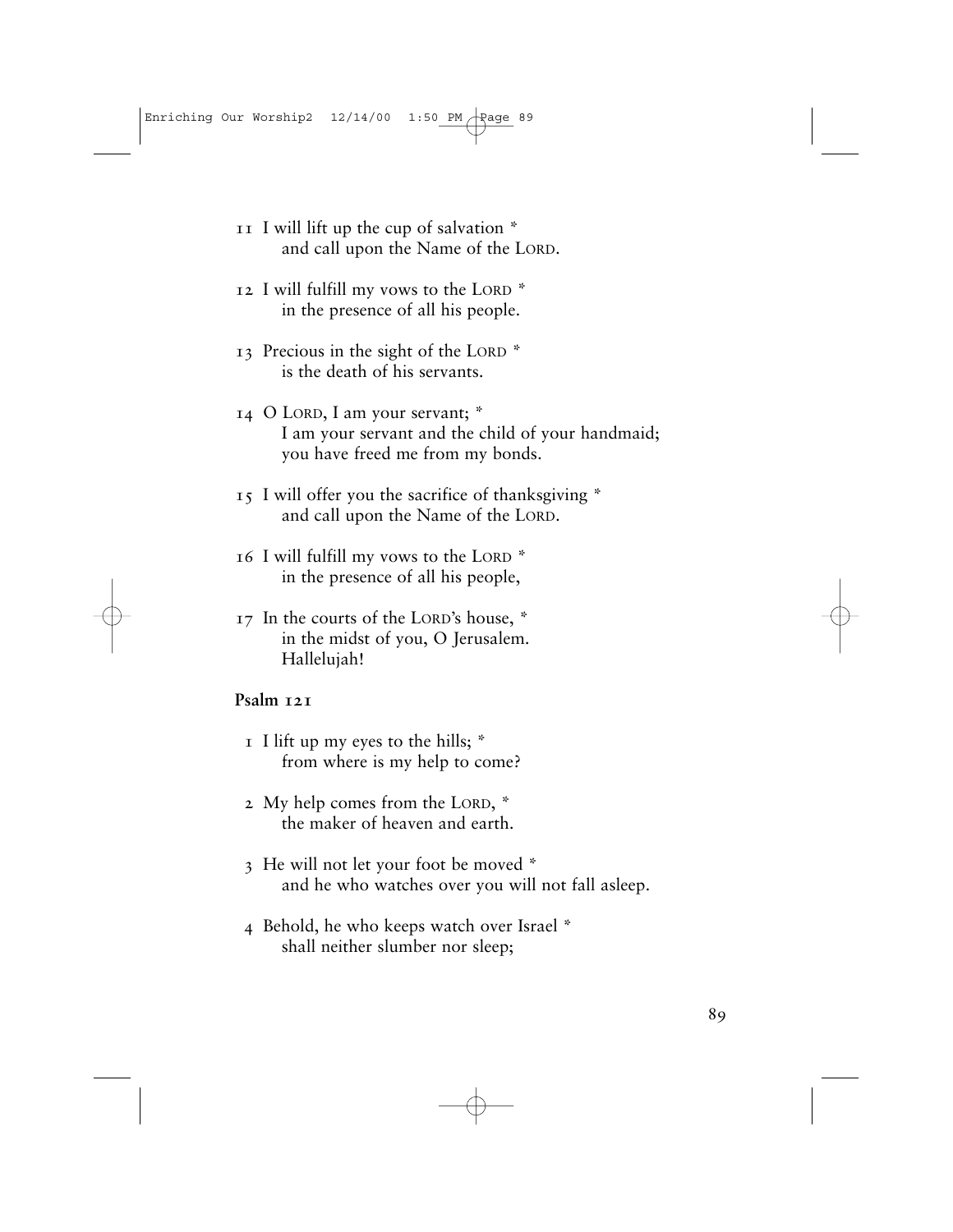- 5 The LORD himself watches over you; \* the LORD is your shade at your right hand,
- 6 So that the sun shall not strike you by day, \* nor the moon by night.
- 7 The LORD shall preserve you from all evil; \* it is he who shall keep you safe.
- 8 The LORD shall watch over your going out and your coming in, \* from this time forth for evermore.

- 1 Out of the depths have I called to you, O LORD; LORD, hear my voice; \* let your ears consider well the voice of my supplication.
- 2 If you, LORD, were to note what is done amiss, \* O Lord, who could stand?
- 3 For there is forgiveness with you; \* therefore you shall be feared.
- 4 I wait for the LORD; my soul waits for him; \* in his word is my hope.
- 5 My soul waits for the LORD, more than watchmen for the morning, \* more than watchmen for the morning.
- 6 O Israel, wait for the LORD, \* for with the LORD there is mercy;
- 7 With him there is plenteous redemption, \* and he shall redeem Israel from all their sins.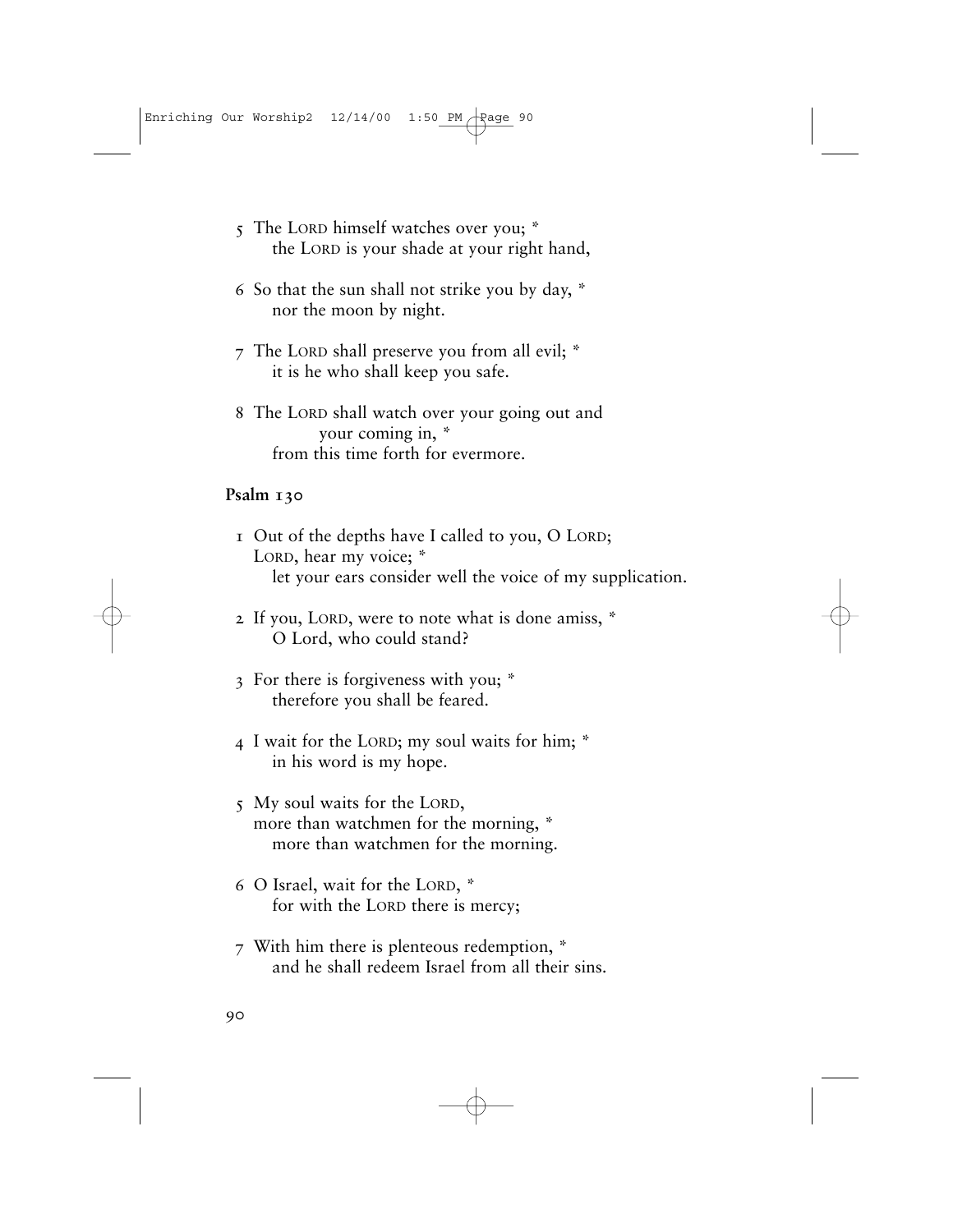# Canticle I

## **A Song of Jonah**

*Jonah 2:2-7, 9*

I called to you, O God, out of my distress, and you answered me; \* out of the belly of Sheol I cried, and you heard my voice. You cast me into the deep, into the heart of the seas,  $*$ and the flood surrounded me; all your waves and billows passed over me. Then I said, "I am driven away from your sight; \* how shall I ever look again upon your holy temple?" The waters closed in over me, the deep was round about me; \* weeds were wrapped around my head at the roots of the mountains. I went down to the land beneath the earth, \* yet you brought up my life from the depths, O God. As my life was ebbing away, I remembered you, O God, \* and my prayer came to you, into your holy temple. With the voice of thanksgiving, I will sacrifice to you;  $*$ what I have vowed I will pay, for deliverance belongs to the Lord!

# Canticle Q

# **A Song of Christ's Goodness**

*Anselm of Canterbury*

Jesus, as a mother you gather your people to you; \* you are gentle with us as a mother with her children. Often you weep over our sins and our pride, \* tenderly you draw us from hatred and judgment. You comfort us in sorrow and bind up our wounds,  $*$ in sickness you nurse us and with pure milk you feed us. Jesus, by your dying, we are born to new life; \* by your anguish and labor we come forth in joy.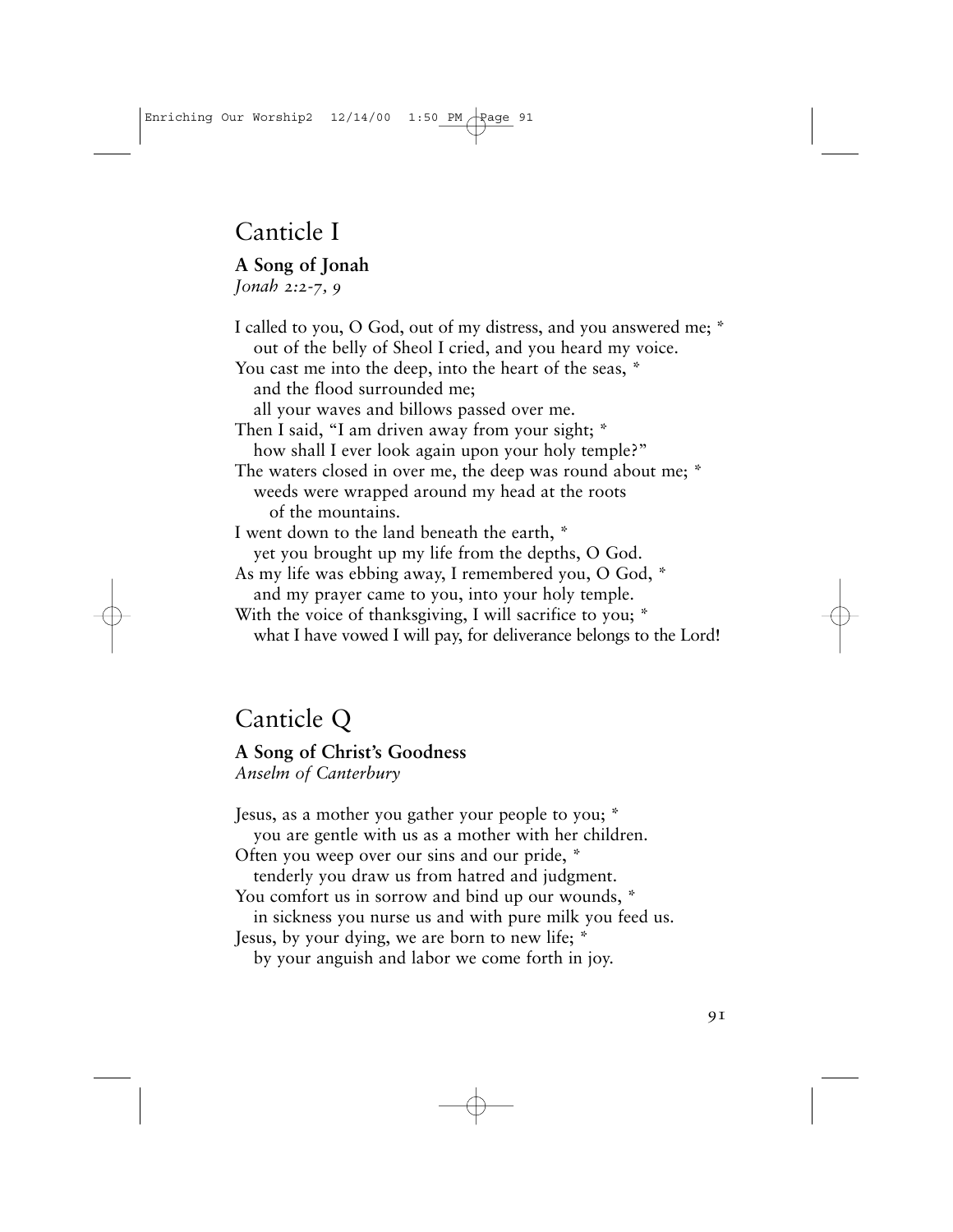Despair turns to hope through your sweet goodness; \* through your gentleness, we find comfort in fear. Your warmth gives life to the dead,  $*$ your touch makes sinners righteous. Lord Jesus, in your mercy, heal us; \* in your love and tenderness, remake us. In your compassion, bring grace and forgiveness, \* for the beauty of heaven, may your love prepare us.

# Canticle R

#### **A Song of the True Motherhood**

*Julian of Norwich*

God chose to be our mother in all things  $*$ and so made the foundation of his work, most humbly and most pure, in the Virgin's womb. God, the perfect wisdom of all, \* arrayed himself in this humble place. Christ came in our poor flesh \* to share a mother's care. Our mothers bear us for pain and for death; \* our true mother, Jesus, bears us for joy and endless life. Christ carried us within him in love and travail, \* until the full time of his passion. And when all was completed and he had carried us so for joy, \* still all this could not satisfy the power of his wonderful love. All that we owe is redeemed in truly loving God, \* for the love of Christ works in us; Christ is the one whom we love.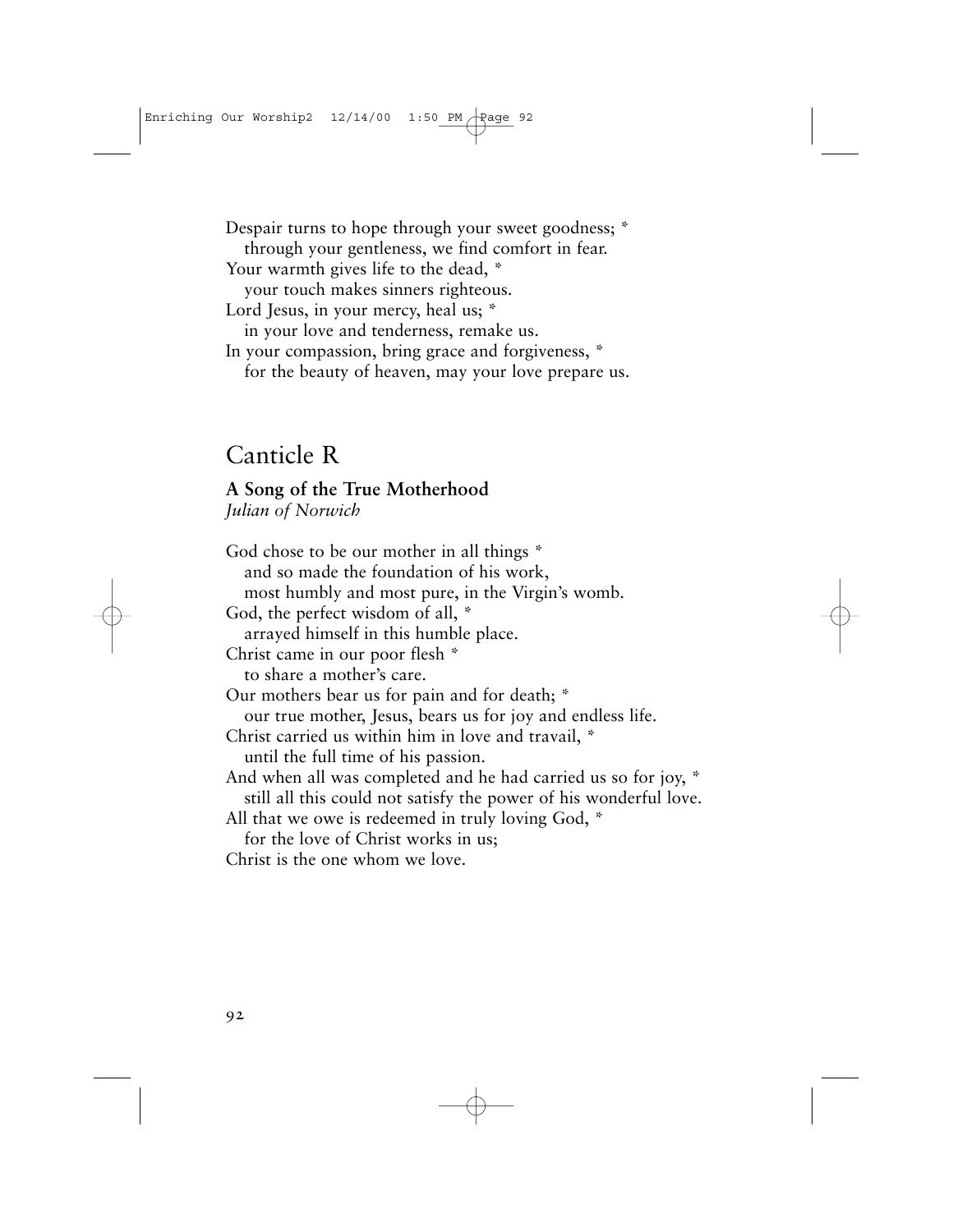# Additional Prayers

*Any of the following prayers may be adapted as needed.*

*For Caregivers and Others in Support of the Sick*

Lover of souls, we bless your Holy Name for all who are called to mediate your grace to those who are sick or infirm. Sustain them by your Holy Spirit, that they may bring your loving-kindness to those in pain, fear, and confusion; that in bearing one another's burdens they may follow the example of our Savior Jesus Christ. *Amen.*

*or this*

Compassionate God, support and strengthen all those who reach out in love, concern, and prayer for the sick and distressed. In their acts of compassion, may they know that they are your instruments. In their concerns and fears may they know your peace. In their prayer may they know your steadfast love. May they not grow weary or faint-hearted, for your mercy's sake. *Amen.*

## *For Companions to Those Who Are Chronically Ill*

O God, surround *N.* [*and N.*] with your compassion as *she/he/they* live[s] with *N.* in sickness. Help *N.* [*and N.*] to accept the limits of what *she/he/they* can do, that feelings of helplessness and frustration [and anger] may be transformed into serene acceptance and joyful hope in you. Let *her/him/them* remember the grief and love of Jesus over the afflictions of his friends, knowing that God too weeps. Bring *her/him/them* gladness and strengthened love in *her/his/their* service; through Christ our companion. *Amen.*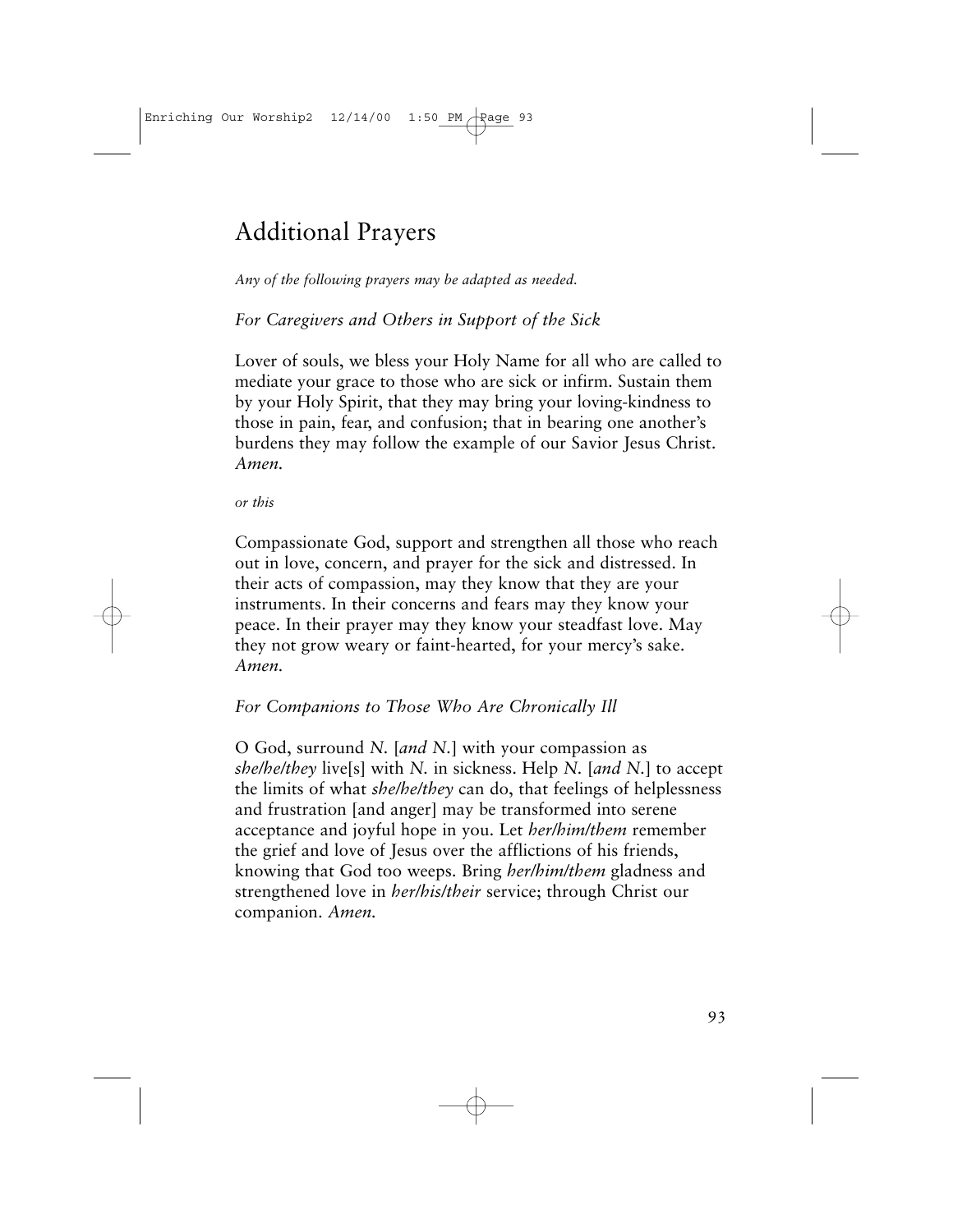## *At the Limits of Our Power to Help*

O Lord, we are at the limits of our power to help. For what we have left undone, forgive us. For what you have helped us to do, we thank you. For what must be done by others, lend your strength. Now shelter us in your peace which passes our understanding. *Amen.*

#### *For Those Who Are Sick and Those Who Minister to Them*

Gracious God, source of life and health: Jesus came to our disordered world to make your people whole. Send your Spirit on those who are sick and all who minister to them; that when the sick enter your peace, they may offer thanks to your Great Name; through Jesus Christ our Savior. *Amen.*

#### *For Health Care Providers*

Give your blessing, gracious God, to those whom you have called to the study and practice of the arts of healing, and the prevention of disease and pain. Give them the wisdom of your Holy Spirit, that through their work the health of our community may be advanced and your creation glorified; through your Son Jesus Christ. *Amen.*

#### *For Emergency Workers*

God our strong deliverer: when those charged with the urgent mediation of your healing power feel overwhelmed by the numbers of the suffering, uphold them in their fatigue and banish their despair. Let them see with your eyes, so they may know all their patients as precious. Give comfort, and renew their energy and compassion, for the sake of Jesus in whom is our life and our hope. *Amen.*

*or this*